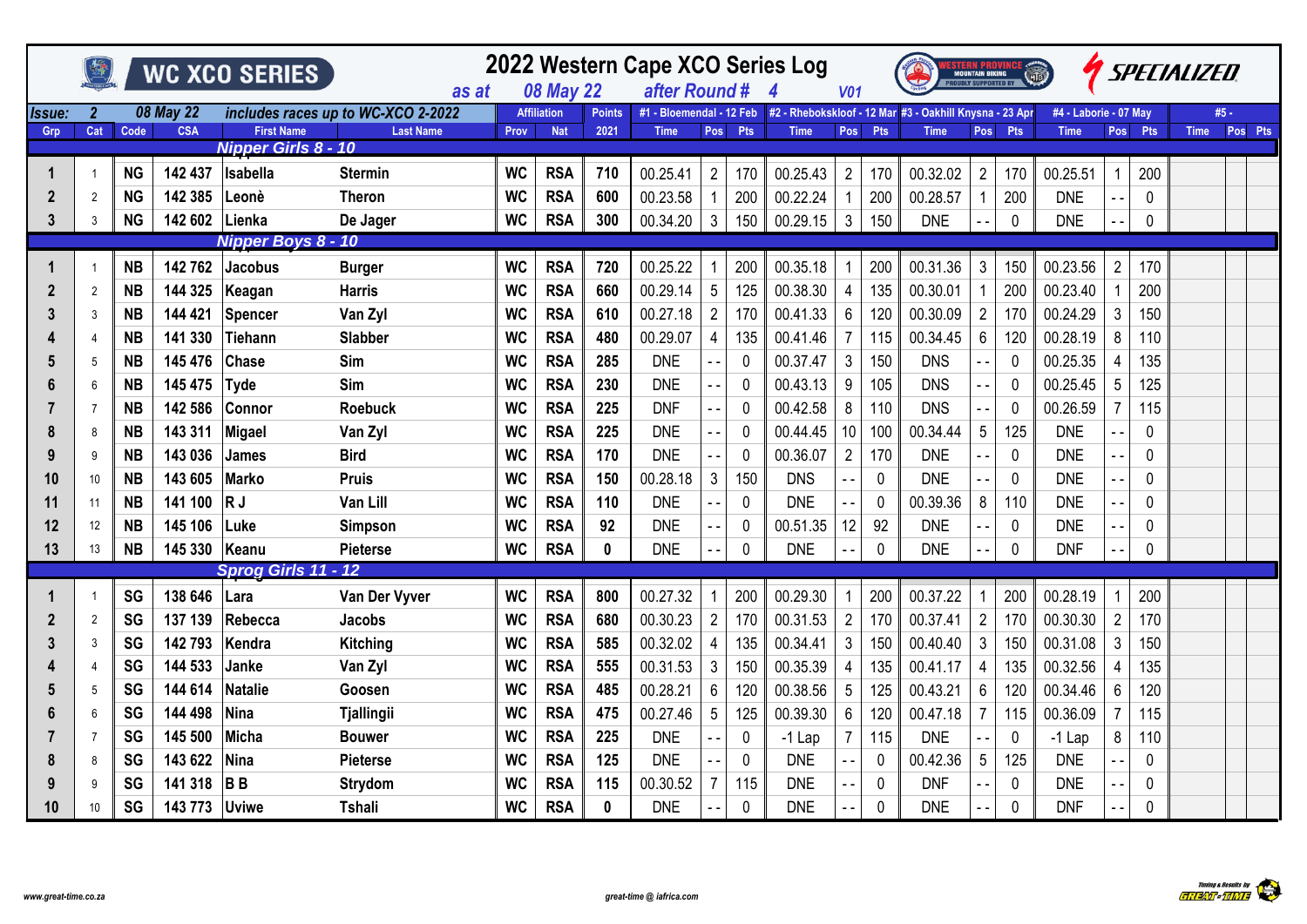|                  |                |           |            | <b>WC XCO SERIES</b> |                                    |           |                    |               | 2022 Western Cape XCO Series Log |                          |             |                |                 |     | <b>PROUDLY SUPPORTED BY</b>                                                      | <b>MOUNTAIN BIKING</b> |             | <b>AND</b>            |                 |              | <i>SPECIALIZED</i> |         |
|------------------|----------------|-----------|------------|----------------------|------------------------------------|-----------|--------------------|---------------|----------------------------------|--------------------------|-------------|----------------|-----------------|-----|----------------------------------------------------------------------------------|------------------------|-------------|-----------------------|-----------------|--------------|--------------------|---------|
|                  |                |           |            |                      | as at                              |           | <b>08 May 22</b>   |               | after Round #                    |                          |             | $\overline{4}$ | <b>V01</b>      |     |                                                                                  |                        |             |                       |                 |              |                    |         |
| Issue:           | $\overline{2}$ |           | 08 May 22  |                      | includes races up to WC-XCO 2-2022 |           | <b>Affiliation</b> | <b>Points</b> |                                  |                          |             |                |                 |     | #1 - Bloemendal - 12 Feb #2 - Rhebokskloof - 12 Mar #3 - Oakhill Knysna - 23 Apr |                        |             | #4 - Laborie - 07 May |                 |              | #5 -               |         |
| Grp              | Cat            | Code      | <b>CSA</b> | <b>First Name</b>    | <b>Last Name</b>                   | Prov      | <b>Nat</b>         | 2021          | <b>Time</b>                      | Pos                      | Pts         | <b>Time</b>    | Pos             | Pts | <b>Time</b>                                                                      | <b>Pos</b>             | <b>Pts</b>  | <b>Time</b>           | Pos             | Pts          | <b>Time</b>        | Pos Pts |
|                  |                |           |            | Sprog Boys 11 - 12   |                                    |           |                    |               |                                  |                          |             |                |                 |     |                                                                                  |                        |             |                       |                 |              |                    |         |
| 1                |                | <b>SB</b> | 138 404    | <b>Tristan</b>       | <b>Mc Given</b>                    | <b>WC</b> | <b>RSA</b>         | 800           | 00.46.54                         |                          | 200         | 00.40.18       | $\mathbf{1}$    | 200 | 00.48.41                                                                         |                        | 200         | 00.40.44              |                 | 200          |                    |         |
| $\boldsymbol{2}$ | $\overline{2}$ | <b>SB</b> | 135 911    | Camryn               | <b>Marais</b>                      | <b>WC</b> | <b>RSA</b>         | 680           | 00.48.19                         | $\overline{2}$           | 170         | 00.40.29       | $\overline{c}$  | 170 | 00.48.41                                                                         | $\overline{2}$         | 170         | 00.40.45              | $\overline{2}$  | 170          |                    |         |
| 3                | 3              | <b>SB</b> | 141 282    | <b>Matthew</b>       | <b>Ratcliffe</b>                   | <b>WC</b> | <b>RSA</b>         | 545           | 01.00.24                         | 8                        | 110         | 00.43.35       | 4               | 135 | 00.50.30                                                                         | 3 <sup>1</sup>         | 150         | 00.42.44              | $\mathfrak{Z}$  | 150          |                    |         |
|                  |                | <b>SB</b> | 139 015    | <b>Konrad</b>        | Kotze                              | <b>WC</b> | <b>RSA</b>         | 545           | 00.54.15                         | 3                        | 150         | 00.44.30       | $5\phantom{.0}$ | 125 | 00.50.31                                                                         | $\overline{4}$         | 135         | 00.43.50              | 4               | 135          |                    |         |
| 5                | 5              | <b>SB</b> | 139 642    | <b>Sven</b>          | <b>Etsebeth</b>                    | <b>WC</b> | <b>RSA</b>         | 515           | 00.56.55                         | $\overline{7}$           | 115         | 00.41.43       | 3               | 150 | 00.52.47                                                                         | 5                      | 125         | 00.45.17              | $5\phantom{.0}$ | 125          |                    |         |
| 6                | 6              | <b>SB</b> | 141 355    | <b>Gabriel</b>       | <b>Burke</b>                       | <b>WC</b> | <b>RSA</b>         | 470           | 00.56.06                         | 5                        | 125         | 00.49.22       | 6               | 120 | 00.56.05                                                                         | 8                      | 110         | 00.48.13              | $\overline{7}$  | 115          |                    |         |
|                  |                | <b>SB</b> | 140 694    | Luke                 | Schonegevel                        | <b>WC</b> | <b>RSA</b>         | 375           | 00.54.19                         | 4                        | 135         | <b>DNF</b>     |                 | 0   | 00.54.02                                                                         | 6                      | 120         | 00.47.49              | 6               | 120          |                    |         |
| 8                | 8              | <b>SB</b> | 141 073    | William              | <b>Ruthven</b>                     | <b>WC</b> | <b>RSA</b>         | 330           | 01.01.28                         | 9                        | 105         | <b>DNS</b>     |                 | 0   | 00.55.04                                                                         |                        | 115         | 00.48.40              | 8               | 110          |                    |         |
| 9                | 9              | <b>SB</b> | 142 837    | <b>Dylan</b>         | Van De Langenberg                  | <b>WC</b> | <b>RSA</b>         | 316           | 00.48.05                         | 11                       | 96          | 00.50.44       | $\overline{7}$  | 115 | <b>DNE</b>                                                                       |                        | $\mathbf 0$ | 00.51.24              | 9               | 105          |                    |         |
| 10               | 10             | <b>SB</b> | 141 210    | <b>Tienie</b>        | Louw                               | <b>WC</b> | <b>RSA</b>         | 315           | 01.04.15                         | 10                       | 100         | 00.58.31       | 8               | 110 | 00.59.15                                                                         | 9                      | 105         | <b>DNS</b>            |                 | 0            |                    |         |
| 11               | 11             | <b>SB</b> | 139 948    | <b>Sebastian</b>     | Lowe                               | <b>WC</b> | <b>RSA</b>         | 288           | 00.52.48                         | 12                       | 92          | $-1$ Lap       | 11              | 96  | <b>DNE</b>                                                                       |                        | 0           | 00.52.14              | 10              | 100          |                    |         |
| 12               | 12             | <b>SB</b> | 142 525    | <b>Christof</b>      | Franken                            | <b>WC</b> | <b>RSA</b>         | 281           | <b>DNE</b>                       |                          | 0           | 00.59.43       | 9               | 105 | 01.02.05                                                                         | 13                     | 88          | 00.56.33              | 13              | 88           |                    |         |
| 13               | 13             | <b>SB</b> | 139 363    | Janro                | <b>Du Plessis</b>                  | <b>WC</b> | <b>RSA</b>         | 188           | <b>DNE</b>                       | $ -$                     | $\mathbf 0$ | <b>DNE</b>     |                 | 0   | 01.01.02                                                                         | 12                     | 92          | 00.52.27              | 11              | 96           |                    |         |
| 14               | 14             | <b>SB</b> | 143 310    | <b>Derik</b>         | Van Zyl                            | <b>WC</b> | <b>RSA</b>         | 160           | <b>DNE</b>                       | $ -$                     | 0           | $-1$ Lap       | 13              | 88  | $-1$ Lap                                                                         | 17                     | 72          | <b>DNE</b>            |                 | $\mathbf{0}$ |                    |         |
| 15               | 15             | <b>SB</b> | 144 793    | <b>Derick</b>        | Neethling                          | <b>GP</b> | <b>RSA</b>         | 156           | <b>DNE</b>                       |                          | $\mathbf 0$ | <b>DNE</b>     |                 | 0   | $-1$ Lap                                                                         | 16                     | 76          | $-1$ Lap              | 15              | 80           |                    |         |
| 16               | 16             | <b>SB</b> | 142 883    | Willem               | <b>Durandt</b>                     | <b>WC</b> | <b>RSA</b>         | 120           | 00.56.51                         | 6                        | 120         | <b>DNS</b>     |                 | 0   | <b>DNF</b>                                                                       |                        | $\mathbf 0$ | <b>DNE</b>            |                 | 0            |                    |         |
| 17               | 17             | <b>SB</b> | 143 332    | <b>Bertus</b>        | <b>Botha</b>                       | <b>WC</b> | <b>RSA</b>         | 100           | <b>DNE</b>                       |                          | $\mathbf 0$ | <b>DNE</b>     |                 | 0   | 00.59.16                                                                         | 10 <sup>1</sup>        | 100         | <b>DNE</b>            |                 | $\Omega$     |                    |         |
| 18               | 18             | <b>SB</b> | 141 693    | <b>Ruben</b>         | Kleynscheldt                       | <b>WC</b> | <b>RSA</b>         | 100           | <b>DNE</b>                       | $\overline{\phantom{a}}$ | $\mathbf 0$ | 01.01.40       | 10              | 100 | <b>DNE</b>                                                                       |                        | $\mathbf 0$ | <b>DNE</b>            | $ -$            | 0            |                    |         |
| 19               | 19             | <b>SB</b> | 138 378    | Jandre               | Van Lill                           | <b>WC</b> | <b>RSA</b>         | 96            | <b>DNE</b>                       | $ -$                     | $\mathbf 0$ | <b>DNE</b>     |                 | 0   | 01.01.01                                                                         | 11                     | 96          | <b>DNE</b>            |                 | 0            |                    |         |
| 20               | 20             | <b>SB</b> | 135 864    | <b>Schalk</b>        | Lubbe                              | <b>WC</b> | <b>RSA</b>         | 92            | <b>DNE</b>                       |                          | $\mathbf 0$ | $-1$ Lap       | 12              | 92  | <b>DNE</b>                                                                       | $\sim$ $-$             | 0           | <b>DNE</b>            | - -             | 0            |                    |         |
| 21               | 21             | <b>SB</b> | 145 058    | <b>Theo</b>          | <b>Pretorius</b>                   | <b>GP</b> | <b>RSA</b>         | 80            | 00.48.53                         | 15                       | 80          | <b>DNE</b>     | $ -$            | 0   | <b>DNE</b>                                                                       | $ -$                   | $\mathbf 0$ | <b>DNE</b>            |                 | 0            |                    |         |
| 22               | 22             | <b>SB</b> | 145 849    | <b>Mynhardt</b>      | <b>Du Plessis</b>                  | <b>WC</b> | <b>RSA</b>         | 76            | <b>DNE</b>                       |                          | $\pmb{0}$   | <b>DNE</b>     | - -             | 0   | <b>DNE</b>                                                                       | $\sim$ $-$             | $\mathbf 0$ | $-1$ Lap              | 16              | 76           |                    |         |
| 23               | 23             | <b>SB</b> | 141 352    | <b>Daniel</b>        | Lutz                               | <b>WC</b> | <b>RSA</b>         | $\mathbf 0$   | <b>DNS</b>                       | $-$                      | $\mathbf 0$ | <b>DNE</b>     | $ -$            | 0   | <b>DNE</b>                                                                       | $\overline{a}$         | 0           | <b>DNE</b>            |                 | 0            |                    |         |
| 24               | 24             | <b>SB</b> | 143 606    | Juan                 | <b>Nagel</b>                       | <b>WC</b> | <b>RSA</b>         | $\mathbf{0}$  | <b>DNE</b>                       |                          | $\pmb{0}$   | <b>DNE</b>     |                 | 0   | <b>DNS</b>                                                                       | $ -$                   | 0           | <b>DNE</b>            |                 | 0            |                    |         |
| 25               | 25             | <b>SB</b> | 141 124 LJ |                      | Kotze                              | <b>WC</b> | <b>RSA</b>         | $\mathbf{0}$  | <b>DNE</b>                       |                          | $\mathbf 0$ | <b>DNE</b>     |                 | 0   | <b>DNS</b>                                                                       |                        | 0           | <b>DNE</b>            |                 | 0            |                    |         |

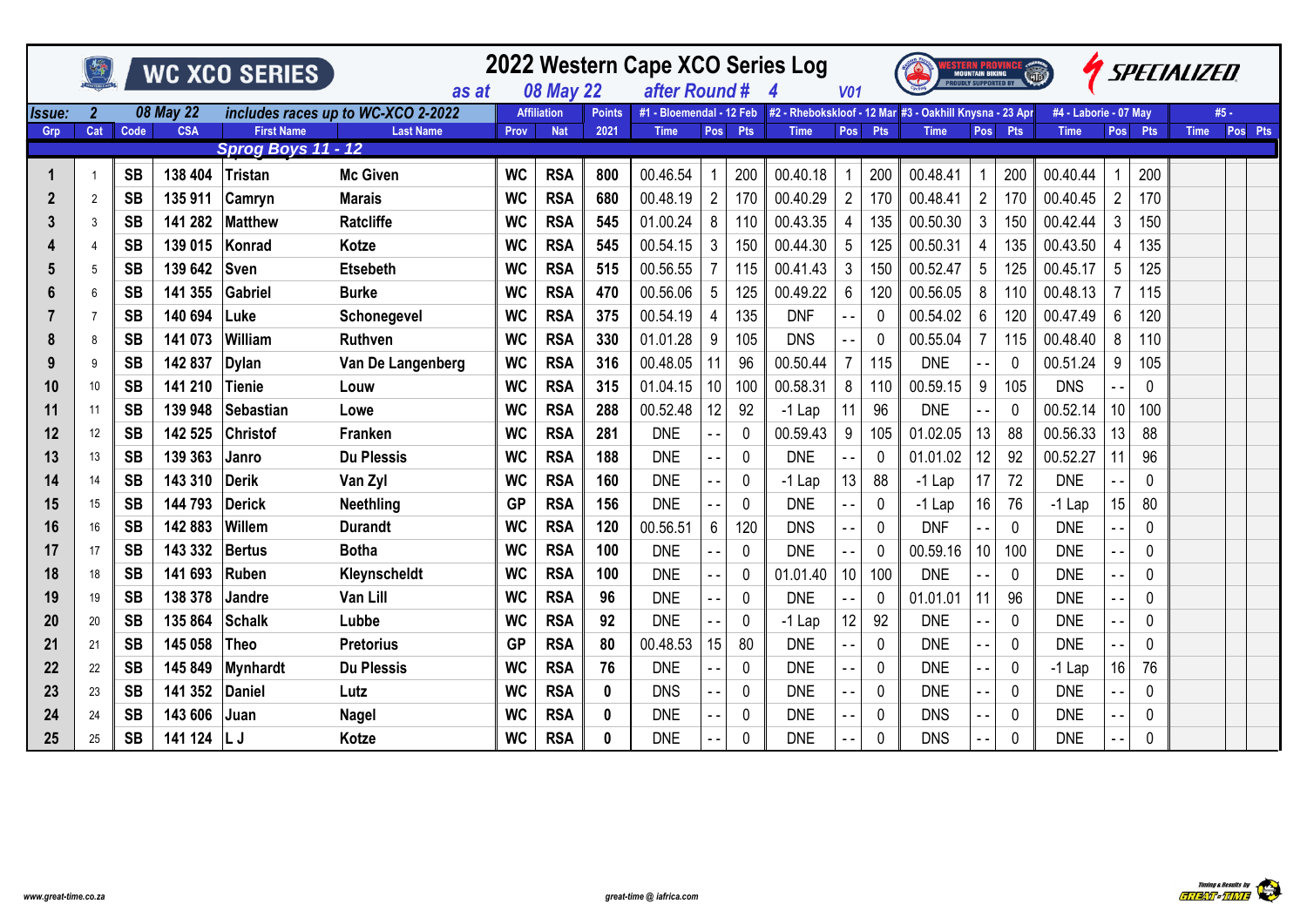|                  |                  |           |             | <b>WC XCO SERIES</b>                                 | as at                              |           | <b>08 May 22</b>   |               | 2022 Western Cape XCO Series Log<br>after Round # |                |             | $\boldsymbol{\Lambda}$ | <b>V01</b>     |              | <b>PROUDLY SUPPORTED BY</b>                                                        | <b>MOUNTAIN BIKING</b> |             | $\overline{\mathcal{M}}$ |                |     | <b><i>ISPECIALIZED</i></b> |         |
|------------------|------------------|-----------|-------------|------------------------------------------------------|------------------------------------|-----------|--------------------|---------------|---------------------------------------------------|----------------|-------------|------------------------|----------------|--------------|------------------------------------------------------------------------------------|------------------------|-------------|--------------------------|----------------|-----|----------------------------|---------|
| Issue:           | $\boldsymbol{2}$ |           | 08 May 22   |                                                      | includes races up to WC-XCO 2-2022 |           | <b>Affiliation</b> | <b>Points</b> |                                                   |                |             |                        |                |              | #1 - Bloemendal - 12 Feb   #2 - Rhebokskloof - 12 Mar #3 - Oakhill Knysna - 23 Apr |                        |             | #4 - Laborie - 07 May    |                |     | #5 -                       |         |
| Grp              | Cat              | Code      | <b>CSA</b>  | <b>First Name</b><br><b>Sub Junior Girls 13 - 14</b> | <b>Last Name</b>                   | Prov      | <b>Nat</b>         | 2021          | <b>Time</b>                                       | Pos            | <b>Pts</b>  | <b>Time</b>            | Pos            | <b>Pts</b>   | <b>Time</b>                                                                        | Pos                    | Pts         | <b>Time</b>              | Pos            | Pts | <b>Time</b>                | Pos Pts |
|                  |                  |           |             |                                                      |                                    |           |                    |               |                                                   |                |             |                        |                |              |                                                                                    |                        |             |                          |                |     |                            |         |
| 1                |                  | JG        | 136 341     | Eryn                                                 | <b>Marais</b>                      | <b>WC</b> | <b>RSA</b>         | 710           | 00.56.40                                          |                | 200         | 00.50.35               | $\overline{2}$ | 170          | 00.56.10                                                                           | $\overline{2}$         | 170         | 00.49.59                 | $\overline{2}$ | 170 |                            |         |
| $\boldsymbol{2}$ | $\overline{2}$   | JG        | 139 002     | Nadia                                                | Van Wyk                            | <b>WC</b> | <b>RSA</b>         | 600           | <b>DNE</b>                                        |                | $\Omega$    | 00.44.58               |                | 200          | 00.54.03                                                                           |                        | 200         | 00.47.26                 |                | 200 |                            |         |
| 3                | 3                | <b>JG</b> | 137 141     | Hannie                                               | <b>Vreken</b>                      | <b>WC</b> | <b>RSA</b>         | 530           | 01.10.08                                          | $\overline{4}$ | 135         | 00.57.46               | $\overline{4}$ | 135          | 01.00.18                                                                           | 4                      | 135         | 00.57.35                 | 5              | 125 |                            |         |
| 4                | $\overline{4}$   | <b>JG</b> | 134 258     | Kelly                                                | <b>Mall</b>                        | <b>WC</b> | <b>RSA</b>         | 470           | 01.04.15                                          | $\overline{2}$ | 170         | 00.53.02               | $\mathfrak{Z}$ | 150          | <b>DNE</b>                                                                         |                        | $\mathbf 0$ | 00.52.32                 | 3              | 150 |                            |         |
| 5                | 5                | <b>JG</b> | 142 639     | Anje                                                 | <b>Van Niekerk</b>                 | <b>WC</b> | <b>RSA</b>         | 435           | 01.07.31                                          | 3              | 150         | <b>DNS</b>             |                | $\mathbf{0}$ | 00.58.30                                                                           | 3                      | 150         | 00.52.35                 | 4              | 135 |                            |         |
| 6                | 6                | JG        | 140 976     | Linke                                                | Oosthuizen                         | <b>WC</b> | <b>RSA</b>         | 125           | <b>DNE</b>                                        |                | 0           | <b>DNE</b>             |                | 0            | 01.02.47                                                                           | 5                      | 125         | <b>DNE</b>               |                | 0   |                            |         |
|                  | $\overline{7}$   | JG        | 142 627     | Khanya                                               | <b>Xhapha</b>                      | <b>WC</b> | <b>RSA</b>         | 120           | <b>DNE</b>                                        | $\overline{a}$ | 0           | <b>DNE</b>             | - -            | 0            | <b>DNE</b>                                                                         |                        | $\mathbf 0$ | $-1$ Lap                 | 6              | 120 |                            |         |
| 8                | 8                | <b>JG</b> | 145 267     | Katinka                                              | <b>Barnard</b>                     | <b>WC</b> | <b>RSA</b>         | 120           | <b>DNE</b>                                        | $ -$           | 0           | <b>DNE</b>             |                | $\mathbf 0$  | 01.10.25                                                                           | 6                      | 120         | <b>DNE</b>               |                | 0   |                            |         |
| 9                | 9                | <b>JG</b> | 142 628     | <b>Mila</b>                                          | Yolwa                              | <b>WC</b> | <b>RSA</b>         | 115           | <b>DNE</b>                                        |                | $\mathbf 0$ | <b>DNE</b>             |                | $\mathbf 0$  | <b>DNE</b>                                                                         |                        | $\mathbf 0$ | $-1$ Lap                 | $\overline{7}$ | 115 |                            |         |
| 10               | 10               | <b>JG</b> | 145 046     | Liandri                                              | Lamprecht                          | <b>WC</b> | <b>RSA</b>         | 110           | <b>DNE</b>                                        | $ -$           | 0           | <b>DNE</b>             |                | $\mathbf 0$  | $-1$ Lap                                                                           | 8                      | 110         | <b>DNE</b>               |                | 0   |                            |         |
| 11               | 11               | <b>JG</b> | 133 719     | <b>Isabel</b>                                        | Lutz                               | <b>WC</b> | <b>RSA</b>         | 0             | <b>DNS</b>                                        |                | 0           | <b>DNE</b>             |                | 0            | <b>DNE</b>                                                                         |                        | $\mathbf 0$ | <b>DNE</b>               |                | 0   |                            |         |
| 12               | 12               | <b>JG</b> | 137 118 Zoe |                                                      | Green                              | <b>WC</b> | <b>RSA</b>         | 0             | <b>DNS</b>                                        |                | 0           | <b>DNE</b>             |                | $\mathbf 0$  | <b>DNE</b>                                                                         |                        | $\mathbf 0$ | <b>DNE</b>               |                | 0   |                            |         |
|                  |                  |           |             | Sub Junior Boys 13 - 14                              |                                    |           |                    |               |                                                   |                |             |                        |                |              |                                                                                    |                        |             |                          |                |     |                            |         |
| 1                |                  | JB        | 135 450     | Liam                                                 | Henning                            | <b>WC</b> | <b>RSA</b>         | 740           | 00.51.55                                          | $\overline{2}$ | 170         | 00.45.37               | $\overline{2}$ | 170          | 00.47.11                                                                           |                        | 200         | 00.50.36                 | 1              | 200 |                            |         |
| $\boldsymbol{2}$ | $\overline{2}$   | JB        | 144 613     | <b>Jack</b>                                          | Goosen                             | <b>WC</b> | <b>RSA</b>         | 640           | 00.55.02                                          | 3              | 150         | 00.50.08               | $\mathfrak{Z}$ | 150          | 00.49.05                                                                           | $\overline{2}$         | 170         | 00.53.22                 | $\overline{2}$ | 170 |                            |         |
| $\mathbf{3}$     | 3                | <b>JB</b> | 137 064     | Connor                                               | <b>Kitching</b>                    | <b>WC</b> | <b>RSA</b>         | 525           | 00.58.17                                          | $\overline{4}$ | 135         | 00.53.41               | $\overline{7}$ | 115          | 00.49.45                                                                           | 3                      | 150         | 00.56.02                 | 5              | 125 |                            |         |
|                  |                  | <b>JB</b> | 136 260     | <b>Neil</b>                                          | Van Der Vyver                      | <b>WC</b> | <b>RSA</b>         | 400           | 00.51.27                                          |                | 200         | 00.45.14               |                | 200          | <b>DNE</b>                                                                         |                        | 0           | <b>DNE</b>               |                | 0   |                            |         |
| 5                | 5                | JB        | 144 958     | Daniel                                               | <b>Bristow</b>                     | <b>WC</b> | <b>RSA</b>         | 365           | 01.10.11                                          | 14             | 84          | 01.02.46               | 16             | 76           | 00.54.48                                                                           | 9                      | 105         | 01.03.09                 | 10             | 100 |                            |         |
| 6                | 6                | JB        | 144 976     | Benjamin                                             | Fourie                             | <b>WC</b> | <b>RSA</b>         | 336           | 01.06.54                                          | 11             | 96          | 00.54.02               | 9              | 105          | <b>DNE</b>                                                                         |                        | 0           | 00.55.12                 | 4              | 135 |                            |         |
| $\overline{7}$   |                  | JB        | 139 379     | Henri                                                | Coetzee                            | <b>WC</b> | <b>RSA</b>         | 320           | 01.06.16                                          | 9              | 105         | 00.57.04               | 10             | 100          | <b>DNE</b>                                                                         |                        | 0           | 00.57.14                 |                | 115 |                            |         |
| 8                | 8                | JB        | 132 367     | Andre                                                | Kirschstein                        | <b>WC</b> | <b>RSA</b>         | 312           | 01.06.23                                          | 10             | 100         | 00.58.02               | 12             | 92           | <b>DNE</b>                                                                         |                        | 0           | 00.57.14                 | 6              | 120 |                            |         |
| 9                | 9                | JB        | 144 574     | Jaco                                                 | De Wet                             | <b>WC</b> | <b>RSA</b>         | 310           | 01.02.26                                          | 8              | 110         | 01.00.06               | 15             | 80           | 00.52.30                                                                           | 6                      | 120         | <b>DNE</b>               |                | 0   |                            |         |
| 10               | 10               | JB        | 144 757     | Gregor                                               | <b>Barnardo</b>                    | <b>WC</b> | <b>RSA</b>         | 296           | 01.28.35                                          | 18             | 68          | 01.08.44               | 20             | 60           | 01.03.10                                                                           | 14                     | 84          | 01.11.59                 | 14             | 84  |                            |         |
| 11               | 11               | <b>JB</b> | 144 994     | Joshua                                               | Ord                                | <b>WC</b> | <b>RSA</b>         | 292           | 01.00.45                                          | 24             | 48          | 01.06.45               | 18             | 68           | 00.58.20                                                                           | 11                     | 96          | 01.12.21                 | 15             | 80  |                            |         |
| 12               | 12               | JB        | 139 369     | Reece                                                | <b>Meyer</b>                       | <b>WC</b> | <b>RSA</b>         | 272           | 01.07.46                                          | 12             | 92          | 00.58.37               | 13             | 88           | <b>DNE</b>                                                                         |                        | 0           | 01.07.40                 | 12             | 92  |                            |         |
| 13               | 13               | JB        | 145 525     | Stephan                                              | <b>Claassen</b>                    | <b>WC</b> | <b>RSA</b>         | 248           | 01.13.04                                          | 13             | 88          | 01.05.09               | 17             | 72           | <b>DNE</b>                                                                         |                        | 0           | 01.10.44                 | 13             | 88  |                            |         |
| 14               | 14               | JB        | 135 767     | Ryan                                                 | Koorzen                            | <b>WC</b> | <b>RSA</b>         | 245           | 00.59.10                                          | 5              | 125         | 00.52.58               | $6\phantom{.}$ | 120          | <b>DNE</b>                                                                         |                        | 0           | <b>DNE</b>               |                | 0   |                            |         |
| 15               | 15               | <b>JB</b> | 143 095     | Dean                                                 | Woolley                            | <b>WC</b> | <b>RSA</b>         | 240           | 01.02.16                                          | $\overline{7}$ | 115         | <b>DNF</b>             |                | $\mathbf 0$  | 00.52.22                                                                           | 5                      | 125         | <b>DNE</b>               |                | 0   |                            |         |
| 16               | 16               | <b>JB</b> | 145 110     | Andre                                                | Geldenhuys                         | <b>WC</b> | <b>RSA</b>         | 201           | <b>DNE</b>                                        |                | $\mathbf 0$ | 00.57.37               | 11             | 96           | <b>DNE</b>                                                                         |                        | 0           | 00.59.24                 | 9              | 105 |                            |         |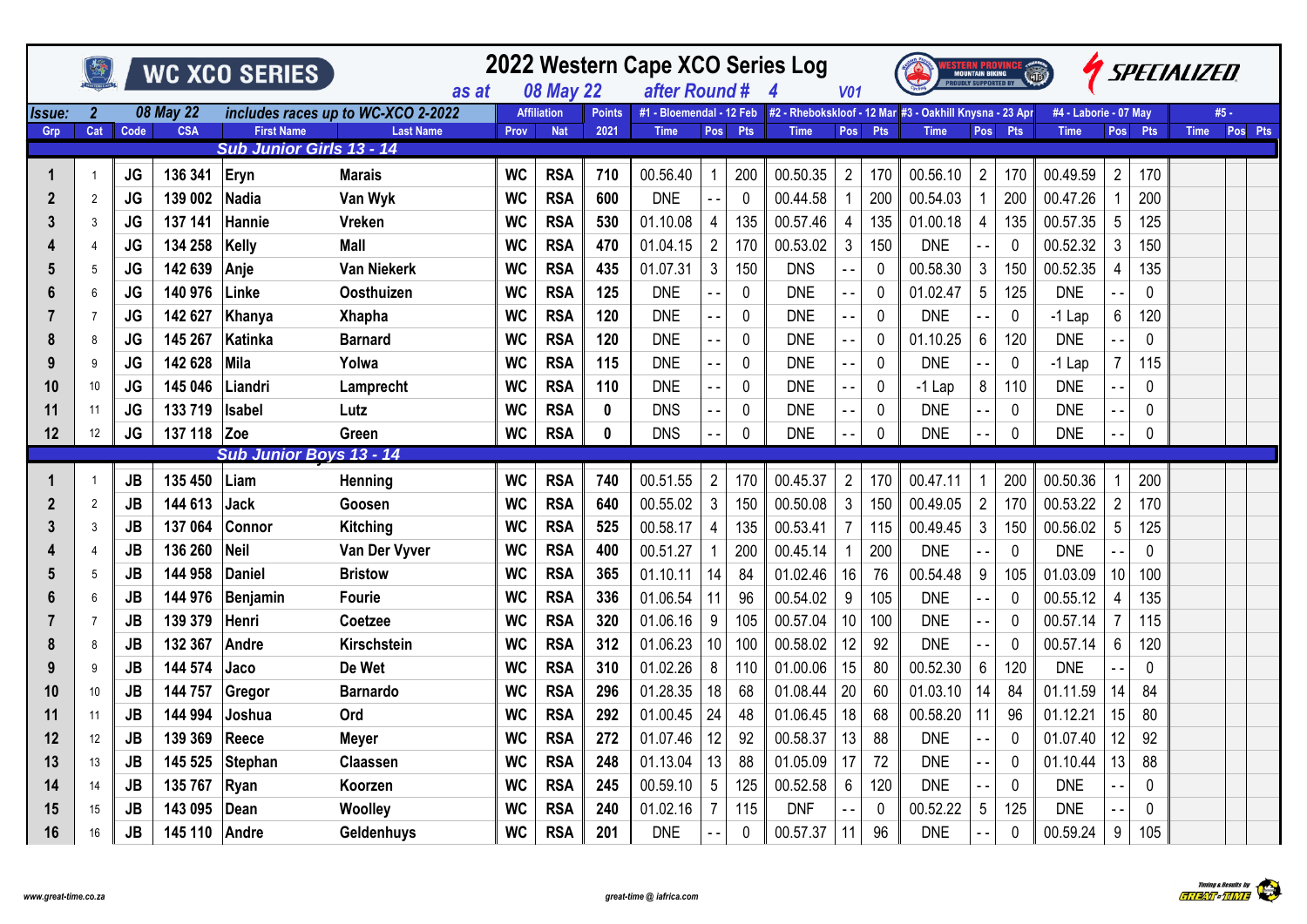|        |                |           |            | WC XCO SERIES       | as at                              |           | <b>08 May 22</b>   |                  | 2022 Western Cape XCO Series Log<br>after Round # |                          |             | $\boldsymbol{\Lambda}$ | <b>V01</b>     |             |                                                                                    |                 | $\binom{1}{\sqrt{10}}$<br><b>WESTERN PROVINCE</b><br>Mountain Biking<br>Proudly supported by |                       |                |              | <i>SPECIALIZED</i> |         |  |
|--------|----------------|-----------|------------|---------------------|------------------------------------|-----------|--------------------|------------------|---------------------------------------------------|--------------------------|-------------|------------------------|----------------|-------------|------------------------------------------------------------------------------------|-----------------|----------------------------------------------------------------------------------------------|-----------------------|----------------|--------------|--------------------|---------|--|
| Issue: | $\overline{2}$ |           | 08 May 22  |                     | includes races up to WC-XCO 2-2022 |           | <b>Affiliation</b> | <b>Points</b>    |                                                   |                          |             |                        |                |             | #1 - Bloemendal - 12 Feb   #2 - Rhebokskloof - 12 Mar #3 - Oakhill Knysna - 23 Apr |                 |                                                                                              | #4 - Laborie - 07 Mav |                |              | #5 -               |         |  |
| Grp    | Cat            | Code      | <b>CSA</b> | <b>First Name</b>   | <b>Last Name</b>                   | Prov      | <b>Nat</b>         | 2021             | <b>Time</b>                                       | Pos                      | <b>Pts</b>  | <b>Time</b>            | Pos            | <b>Pts</b>  | <b>Time</b>                                                                        | Pos             | <b>Pts</b>                                                                                   | <b>Time</b>           | Pos            | <b>Pts</b>   | <b>Time</b>        | Pos Pts |  |
| 17     | 17             | <b>JB</b> | 144 495    | Sven                | Tjallingii                         | <b>WC</b> | <b>RSA</b>         | 198              | <b>DNS</b>                                        | $\overline{\phantom{a}}$ | 0           | <b>DNE</b>             | $\sim$ $-$     | 0           | 00.59.55                                                                           | 13              | 88                                                                                           | 00.59.04              | 8              | 110          |                    |         |  |
| 18     | 18             | <b>JB</b> | 139 877    | Daniel              | Le Roux                            | <b>WC</b> | <b>RSA</b>         | 135              | <b>DNE</b>                                        |                          | 0           | <b>DNE</b>             | $\sim$ $\sim$  | 0           | 00.50.21                                                                           | 4               | 135                                                                                          | <b>DNE</b>            |                | 0            |                    |         |  |
| 19     | 19             | <b>JB</b> | 143 649    | <b>Nick</b>         | Van Zyl                            | <b>WC</b> | <b>RSA</b>         | 135              | <b>DNF</b>                                        |                          | 0           | 00.50.46               | 4              | 135         | <b>DNE</b>                                                                         |                 | $\mathbf{0}$                                                                                 | <b>DNE</b>            | $ -$           | $\Omega$     |                    |         |  |
| 20     | 20             | <b>JB</b> | 132 330    | P G                 | Groenewald                         | <b>WC</b> | <b>RSA</b>         | 125              | <b>DNE</b>                                        |                          | 0           | 00.52.02               | 5              | 125         | <b>DNE</b>                                                                         |                 | 0                                                                                            | <b>DNE</b>            | $ -$           | $\Omega$     |                    |         |  |
| 21     | 21             | <b>JB</b> | 139 818    | <b>Tiaan</b>        | Ferreira                           | <b>WC</b> | <b>RSA</b>         | 115              | <b>DNE</b>                                        |                          | 0           | <b>DNE</b>             |                | $\mathbf 0$ | 00.52.51                                                                           |                 | 115                                                                                          | <b>DNE</b>            |                | $\Omega$     |                    |         |  |
| 22     | 22             | <b>JB</b> | 130 467    | <b>Christiaan</b>   | <b>De Villiers</b>                 | <b>WC</b> | <b>RSA</b>         | 110              | <b>DNE</b>                                        |                          | 0           | 00.53.45               | 8              | 110         | <b>DNE</b>                                                                         |                 | 0                                                                                            | <b>DNE</b>            |                | $\mathbf{0}$ |                    |         |  |
| 23     | 23             | <b>JB</b> | 144 868    | Franco              | Hanekom                            | <b>WC</b> | <b>RSA</b>         | 105              | 00.56.58                                          | 22                       | 54          | $-1$ Lap               | 23             | 51          | <b>DNE</b>                                                                         |                 | 0                                                                                            | <b>DNE</b>            |                | $\Omega$     |                    |         |  |
| 24     | 24             | <b>JB</b> | 144 199    | <b>Albert</b>       | Coetzer                            | <b>WC</b> | <b>RSA</b>         | 100              | <b>DNE</b>                                        |                          | 0           | <b>DNE</b>             | $\sim$ $-$     | 0           | 00.56.03                                                                           | 10 <sup>1</sup> | 100                                                                                          | <b>DNE</b>            |                | $\Omega$     |                    |         |  |
| 25     | 25             | <b>JB</b> | 145 642    | <b>Connor</b>       | Hume                               | <b>WC</b> | <b>RSA</b>         | 96               | <b>DNE</b>                                        |                          | 0           | <b>DNE</b>             | $ -$           | 0           | <b>DNE</b>                                                                         |                 | 0                                                                                            | 01.05.15              | 11             | 96           |                    |         |  |
| 26     | 26             | <b>JB</b> | 141 666    | Henri               | <b>Du Plessis</b>                  | <b>WC</b> | <b>RSA</b>         | 92               | <b>DNE</b>                                        |                          | $\mathbf 0$ | <b>DNE</b>             | $\sim$ $-$     | 0           | 00.59.21                                                                           | 12              | 92                                                                                           | <b>DNE</b>            |                | 0            |                    |         |  |
| 27     | 27             | <b>JB</b> | 145 427    | Aldo                | Kaufmann                           | <b>WC</b> | <b>RSA</b>         | 76               | <b>DNE</b>                                        |                          | 0           | <b>DNS</b>             | $\sim$ $-$     | 0           | <b>DNE</b>                                                                         |                 | 0                                                                                            | 01.17.51              | 16             | 76           |                    |         |  |
| 28     | 28             | <b>JB</b> | 143 306    | <b>Matthew</b>      | <b>Tindall</b>                     | WC        | <b>RSA</b>         | 72               | <b>DNE</b>                                        |                          | 0           | <b>DNE</b>             | $\sim$ $\sim$  | 0           | <b>DNF</b>                                                                         |                 | 0                                                                                            | $-1$ Lap              | 17             | 72           |                    |         |  |
| 29     | 29             | <b>JB</b> | 145 788    | Ruben               | <b>Erasmus</b>                     | <b>WC</b> | <b>RSA</b>         | 72               | <b>DNE</b>                                        |                          | 0           | <b>DNE</b>             |                | 0           | $-1$ Lap                                                                           | 17              | 72                                                                                           | <b>DNE</b>            |                | $\Omega$     |                    |         |  |
| 30     | 30             | <b>JB</b> | 144 980    | Andre               | <b>Boezaart</b>                    | <b>WC</b> | <b>RSA</b>         | 72               | 01.16.12                                          | 17                       | 72          | <b>DNE</b>             | $ -$           | 0           | <b>DNE</b>                                                                         |                 | 0                                                                                            | <b>DNE</b>            |                | $\Omega$     |                    |         |  |
| 31     | 31             | <b>JB</b> | 144 754    | Joshua              | <b>Ellis</b>                       | <b>WC</b> | <b>RSA</b>         | 64               | 00.54.40                                          | 19                       | 64          | <b>DNE</b>             |                | $\mathbf 0$ | <b>DNE</b>                                                                         |                 | 0                                                                                            | <b>DNE</b>            |                | $\Omega$     |                    |         |  |
| 32     | 32             | <b>JB</b> | 144 752    | Frans-Johann        | <b>Smit</b>                        | <b>WC</b> | <b>RSA</b>         | 60               | 00.54.41                                          | 20                       | 60          | <b>DNF</b>             | $\sim$ $-$     | 0           | <b>DNE</b>                                                                         |                 | 0                                                                                            | <b>DNS</b>            |                | $\mathbf{0}$ |                    |         |  |
| 33     | 33             | <b>JB</b> | 143 662    | Anré                | Compion                            | <b>WC</b> | <b>RSA</b>         | 57               | <b>DNS</b>                                        |                          | 0           | <b>DNE</b>             | $\sim$ $-$     | 0           | $-1$ Lap                                                                           | 21              | 57                                                                                           | <b>DNE</b>            |                | $\Omega$     |                    |         |  |
| 34     | 34             | <b>JB</b> | 141 267    | <b>Christian</b>    | Koegelenberg                       | <b>WC</b> | <b>RSA</b>         | $\mathbf 0$      | <b>DNE</b>                                        |                          | 0           | <b>DNS</b>             | $ -$           | 0           | <b>DNE</b>                                                                         |                 | 0                                                                                            | <b>DNE</b>            |                | $\Omega$     |                    |         |  |
| 35     | 35             | <b>JB</b> | 142 888    | <b>Daniel</b>       | <b>Steyn</b>                       | <b>WC</b> | <b>RSA</b>         | $\mathbf 0$      | <b>DNS</b>                                        |                          | 0           | <b>DNE</b>             | $ -$           | 0           | <b>DNE</b>                                                                         |                 | 0                                                                                            | <b>DNE</b>            | $ -$           | 0            |                    |         |  |
| 36     | 36             | <b>JB</b> | 145 848    | <b>Durandt</b>      | <b>Du Plessis</b>                  | <b>WC</b> | <b>RSA</b>         | $\mathbf 0$      | <b>DNE</b>                                        |                          | $\mathbf 0$ | <b>DNE</b>             |                | 0           | <b>DNE</b>                                                                         |                 | 0                                                                                            | <b>DNF</b>            |                | $\mathbf{0}$ |                    |         |  |
| 37     | 37             | <b>JB</b> | 145 045    | Evan                | <b>Rossouw</b>                     | <b>WC</b> | <b>RSA</b>         | $\boldsymbol{0}$ | <b>DNS</b>                                        |                          | 0           | <b>DNE</b>             | $\sim$ $-$     | 0           | <b>DNE</b>                                                                         |                 | 0                                                                                            | <b>DNE</b>            | $ -$           | $\mathbf 0$  |                    |         |  |
| 38     | 38             | <b>JB</b> | 138 624    | Jonathan            | <b>Dunkley</b>                     | <b>WC</b> | <b>RSA</b>         | 0                | <b>DNE</b>                                        |                          | 0           | <b>DNS</b>             |                | 0           | <b>DNE</b>                                                                         |                 | 0                                                                                            | <b>DNE</b>            |                | 0            |                    |         |  |
| 39     | 39             | <b>JB</b> | 144 970    | Ruan                | <b>Brits</b>                       | <b>WC</b> | <b>RSA</b>         | 0                | <b>DNF</b>                                        |                          | 0           | <b>DNE</b>             | $ -$           | 0           | <b>DNE</b>                                                                         |                 | 0                                                                                            | <b>DNE</b>            |                | 0            |                    |         |  |
| 40     | 40             | JB        | 145 001    | Zade                | <b>Hefer</b>                       | <b>WC</b> | <b>RSA</b>         | $\bf{0}$         | <b>DNF</b>                                        |                          | 0           | <b>DNE</b>             |                | $\mathbf 0$ | <b>DNE</b>                                                                         |                 | 0                                                                                            | <b>DNE</b>            |                | 0            |                    |         |  |
|        |                |           |            | Youth Women 15 - 16 |                                    |           |                    |                  |                                                   |                          |             |                        |                |             |                                                                                    |                 |                                                                                              |                       |                |              |                    |         |  |
| 1      |                | <b>YW</b> | 135 734    | Jana                | <b>Visser</b>                      | <b>WC</b> | <b>RSA</b>         | 490              | 01.04.20                                          | $\overline{2}$           | 170         | 00.59.50               | 2 <sup>7</sup> | 170         | <b>DNE</b>                                                                         |                 | 0                                                                                            | 01.02.07              | 3 <sup>1</sup> | 150          |                    |         |  |
| 2      | 2              | YW        | 138 663    | Angeliq             | Coetzer                            | <b>WC</b> | <b>RSA</b>         | 400              | <b>DNE</b>                                        |                          | $\mathbf 0$ | <b>DNS</b>             |                | 0           | 00.51.29                                                                           |                 | 200                                                                                          | 01.00.51              | $\mathbf 1$    | 200          |                    |         |  |
| 3      | 3              | YW        | 138 483    | <b>Nikalau</b>      | <b>Volsteedt</b>                   | <b>WC</b> | <b>RSA</b>         | 400              | 01.15.54                                          | 5                        | 125         | 01.01.17               | 3              | 150         | <b>DNE</b>                                                                         |                 | 0                                                                                            | 01.04.22              | 5              | 125          |                    |         |  |
|        |                | <b>YW</b> | 135 773    | <b>Mienke</b>       | <b>Boshoff</b>                     | <b>WC</b> | <b>RSA</b>         | 400              | 01.00.39                                          |                          | 200         | 00.55.49               |                | 200         | <b>DNE</b>                                                                         |                 | 0                                                                                            | <b>DNF</b>            |                | 0            |                    |         |  |
| 5      | 5              | <b>YW</b> | 137 779    | Elke                | Koch                               | <b>WC</b> | <b>RSA</b>         | 390              | <b>DNE</b>                                        |                          | 0           | 01.05.15               | $\overline{4}$ | 135         | 00.57.48                                                                           | $\overline{4}$  | 135                                                                                          | 01.05.44              | 6              | 120          |                    |         |  |

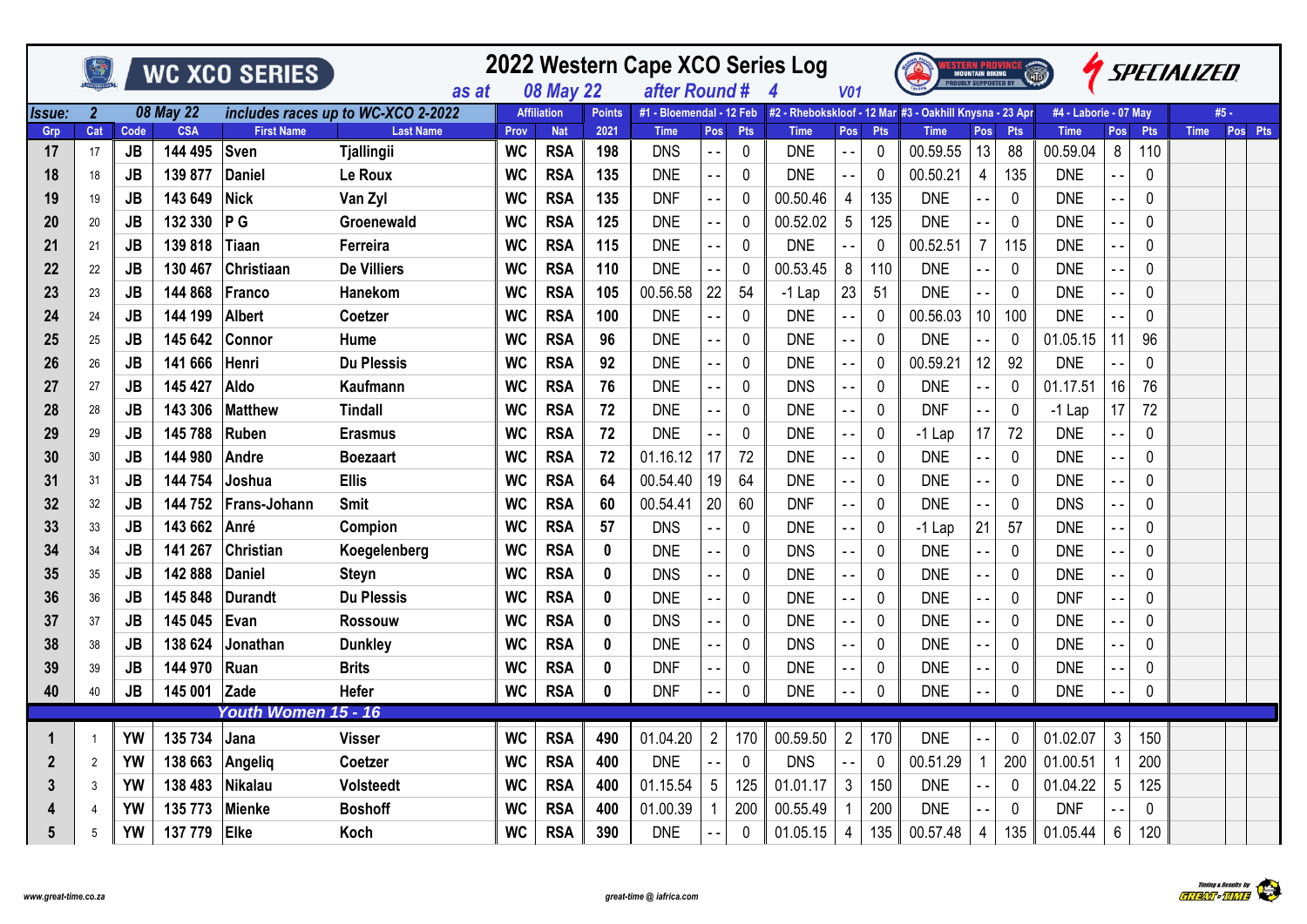|        |                |           |            | WC XCO SERIES     | as at                              |           | <b>08 May 22</b>   |               | 2022 Western Cape XCO Series Log<br>after Round # |                 |             | $\boldsymbol{\mathcal{A}}$ | <b>V01</b>      |             | <b><i>VESTERIN FROVINGE</i></b><br>Mountain Biking<br>Proudly supported by         |                          |             | <b>Code</b>           |                |     | <b><i>ISPECIALIZED</i></b> |         |
|--------|----------------|-----------|------------|-------------------|------------------------------------|-----------|--------------------|---------------|---------------------------------------------------|-----------------|-------------|----------------------------|-----------------|-------------|------------------------------------------------------------------------------------|--------------------------|-------------|-----------------------|----------------|-----|----------------------------|---------|
| Issue: | $\overline{2}$ |           | 08 May 22  |                   | includes races up to WC-XCO 2-2022 |           | <b>Affiliation</b> | <b>Points</b> |                                                   |                 |             |                            |                 |             | #1 - Bloemendal - 12 Feb   #2 - Rhebokskloof - 12 Mar #3 - Oakhill Knysna - 23 Apr |                          |             | #4 - Laborie - 07 May |                |     | #5 -                       |         |
| Grp    | Cat            | Code      | <b>CSA</b> | <b>First Name</b> | <b>Last Name</b>                   | Prov      | <b>Nat</b>         | 2021          | <b>Time</b>                                       | Pos             | Pts         | <b>Time</b>                | Pos             | Pts         | <b>Time</b>                                                                        | Pos                      | <b>Pts</b>  | <b>Time</b>           | Pos            | Pts | <b>Time</b>                | Pos Pts |
| 6      | 6              | <b>YW</b> | 141 478    | <b>Mianette</b>   | <b>Theron</b>                      | <b>WC</b> | <b>RSA</b>         | 340           | <b>DNS</b>                                        | $ -$            | $\pmb{0}$   | <b>DNF</b>                 | $\overline{a}$  | 0           | 00.54.33                                                                           | $\overline{2}$           | 170         | 01.01.36              | $\overline{2}$ | 170 |                            |         |
|        | $\overline{7}$ | <b>YW</b> | 139 354    | <b>Ilandrie</b>   | Du Plessis                         | <b>WC</b> | <b>RSA</b>         | 285           | <b>DNE</b>                                        |                 | $\pmb{0}$   | <b>DNE</b>                 | $ -$            | $\mathbf 0$ | 00.56.07                                                                           | 3                        | 150         | 01.03.08              | 4              | 135 |                            |         |
| 8      | 8              | <b>YW</b> | 142 844    | Linel             | <b>Kruger</b>                      | <b>WC</b> | <b>RSA</b>         | 265           | 01.06.25                                          | 3               | 150         | <b>DNS</b>                 |                 | $\mathbf 0$ | <b>DNE</b>                                                                         |                          | 0           | 01.06.27              |                | 115 |                            |         |
| 9      | 9              | <b>YW</b> | 131 016    | <b>Chloe</b>      | Chesterton                         | <b>WC</b> | <b>RSA</b>         | 245           | 01.10.17                                          | $\overline{4}$  | 135         | <b>DNE</b>                 |                 | $\mathbf 0$ | <b>DNE</b>                                                                         |                          | 0           | 01.07.24              | 8              | 110 |                            |         |
| 10     | 10             | <b>YW</b> | 145 422    | Elmarie           | <b>Smit</b>                        | <b>WC</b> | <b>RSA</b>         | 0             | <b>DNE</b>                                        |                 | $\mathbf 0$ | <b>DNF</b>                 |                 | 0           | <b>DNE</b>                                                                         |                          | 0           | <b>DNE</b>            |                | 0   |                            |         |
|        |                |           |            | Youth Men 15 - 16 |                                    |           |                    |               |                                                   |                 |             |                            |                 |             |                                                                                    |                          |             |                       |                |     |                            |         |
| 1      |                | <b>YM</b> | 135 917    | <b>Samuel</b>     | <b>Cleary</b>                      | <b>WC</b> | <b>RSA</b>         | 740           | 01.08.02                                          | $\overline{2}$  | 170         | 00.58.59                   | $\overline{2}$  | 170         | 00.55.41                                                                           | 1                        | 200         | 01.01.11              |                | 200 |                            |         |
| 2      | $\overline{2}$ | <b>YM</b> | 136 881    | <b>Thomas</b>     | <b>Dunkley</b>                     | <b>WC</b> | <b>RSA</b>         | 575           | 01.14.24                                          | 10 <sub>1</sub> | 100         | 00.58.37                   |                 | 200         | 00.56.37                                                                           | 5                        | 125         | 01.02.08              | 3              | 150 |                            |         |
| 3      | 3              | <b>YM</b> | 136 863    | <b>Tiaan</b>      | <b>Manefeldt</b>                   | <b>WC</b> | <b>RSA</b>         | 565           | 01.08.00                                          | 1               | 200         | 01.05.35                   |                 | 115         | 00.56.34                                                                           | 4                        | 135         | 01.05.58              | $\overline{7}$ | 115 |                            |         |
|        | 4              | <b>YM</b> | 126 231    | <b>Robert</b>     | Nieuwenhuizen                      | <b>WC</b> | <b>RSA</b>         | 511           | 01.16.27                                          | 11              | 96          | 01.03.55                   | 6               | 120         | 00.55.59                                                                           | $\overline{2}$           | 170         | 01.05.05              | 5              | 125 |                            |         |
| 5      | 5              | <b>YM</b> | 128 193    | l Luca            | <b>Zietsman</b>                    | KZ        | <b>RSA</b>         | 507           | 01.09.03                                          | 3               | 150         | 00.59.58                   | 3               | 150         | 00.56.18                                                                           | 3                        | 150         | $-1$ Lap              | 21             | 57  |                            |         |
|        | 6              | <b>YM</b> | 141 858    | Juan              | Van Zyl                            | <b>WC</b> | <b>RSA</b>         | 500           | 01.11.47                                          | $\overline{5}$  | 125         | 01.01.54                   | 4               | 135         | 00.58.59                                                                           | 9                        | 105         | 01.02.53              | 4              | 135 |                            |         |
|        | $\overline{7}$ | YM        | 142 889    | Van Zyl           | Steyn                              | <b>WC</b> | <b>RSA</b>         | 470           | 01.12.46                                          | $\overline{7}$  | 115         | 01.02.26                   | 5               | 125         | 00.58.25                                                                           | 8                        | 110         | 01.05.21              | 6              | 120 |                            |         |
| 8      | 8              | YM        | 142 541    | Zander            | Compion                            | <b>WC</b> | <b>RSA</b>         | 340           | 01.13.39                                          | 8               | 110         | 01.05.53                   | 8               | 110         | 00.58.02                                                                           | 6                        | 120         | <b>DNE</b>            |                | 0   |                            |         |
| 9      | 9              | <b>YM</b> | 143 598    | Liam              | <b>Rorich</b>                      | <b>WC</b> | <b>RSA</b>         | 319           | 01.19.04                                          | 13              | 88          | $-1$ Lap                   | 23              | 51          | 01.02.43                                                                           | 13                       | 88          | 01.11.55              | 12             | 92  |                            |         |
| 10     | 10             | <b>YM</b> | 138 361    | Francois          | Coetzee                            | <b>WC</b> | <b>RSA</b>         | 293           | 01.17.22                                          | 12              | 92          | 01.10.04                   | 11              | 96          | <b>DNE</b>                                                                         |                          | 0           | 01.07.08              | 9              | 105 |                            |         |
| 11     | 11             | <b>YM</b> | 141 864    | <b>Jacques</b>    | Jordaan                            | <b>WC</b> | <b>RSA</b>         | 292           | <b>DNE</b>                                        |                 | 0           | 01.11.13                   | 12              | 92          | 01.01.19                                                                           | 10                       | 100         | 01.08.19              | 10             | 100 |                            |         |
| 12     | 12             | YM        | 135 037    | Jaco              | Van Zyl                            | <b>WC</b> | <b>RSA</b>         | 270           | <b>DNE</b>                                        | $ -$            | $\mathbf 0$ | 01.07.24                   | 10 <sup>1</sup> | 100         | <b>DNE</b>                                                                         |                          | 0           | 01.01.53              | $\overline{2}$ | 170 |                            |         |
| 13     | 13             | <b>YM</b> | 135 668    | Ruan              | Portwig                            | <b>WC</b> | <b>RSA</b>         | 266           | 01.20.49                                          | 14              | 84          | 01.14.24                   | 17              | 72          | <b>DNE</b>                                                                         |                          | 0           | 01.06.37              | 8              | 110 |                            |         |
| 14     | 14             | YM        | 144 651    | <b>Adriaan</b>    | De Waard                           | <b>WC</b> | <b>RSA</b>         | 236           | 01.09.48                                          | 21              | 57          | 01.19.24                   | 20              | 60          | 01.09.31                                                                           | 18                       | 68          | $-1$ Lap              | 23             | 51  |                            |         |
| 15     | 15             | <b>YM</b> | 131 984    | Jeandre           | <b>Ungerer</b>                     | <b>WC</b> | <b>RSA</b>         | 223           | 01.11.22                                          | $\overline{4}$  | 135         | 01.11.36                   | 13              | 88          | <b>DNS</b>                                                                         |                          | 0           | <b>DNF</b>            | $ -$           | 0   |                            |         |
| 16     | 16             | YM        | 133 751    | Rupert            | <b>Taljaard</b>                    | <b>WC</b> | <b>RSA</b>         | 210           | 01.14.09                                          | 9               | 105         | 01.06.27                   | 9               | 105         | <b>DNE</b>                                                                         |                          | 0           | <b>DNS</b>            |                | 0   |                            |         |
| 17     | 17             | YM        | 142 784    | Reek              | <b>Roos</b>                        | <b>WC</b> | <b>RSA</b>         | 168           | <b>DNS</b>                                        |                 | $\mathbf 0$ | 01.11.58                   | 14              | 84          | <b>DNE</b>                                                                         | $\overline{\phantom{a}}$ | 0           | 01.13.46              | 14             | 84  |                            |         |
| 18     | 18             | YM        | 141 290    | <b>Christiaan</b> | <b>Davel</b>                       | <b>WC</b> | <b>RSA</b>         | 152           | 01.27.32                                          | 19              | 64          | <b>DNE</b>                 |                 | $\mathbf 0$ | <b>DNE</b>                                                                         |                          | 0           | 01.13.19              | 13             | 88  |                            |         |
| 19     | 19             | <b>YM</b> | 141 165    | <b>Daniel</b>     | <b>Du Plessis</b>                  | <b>WC</b> | <b>RSA</b>         | 128           | 01.31.20                                          | 20              | 60          | 01.14.53                   | 18              | 68          | <b>DNE</b>                                                                         |                          | $\mathbf 0$ | <b>DNE</b>            |                | 0   |                            |         |
| 20     | 20             | YM        | 129 309    | <b>Matthew</b>    | Hudson                             | <b>WC</b> | <b>RSA</b>         | 120           | <b>DNF</b>                                        |                 | $\pmb{0}$   | $-1$ Lap                   | 27              | 39          | $-1$ Lap                                                                           | 25                       | 45          | $-1$ Lap              | 28             | 36  |                            |         |
| 21     | 21             | YM        | 138 554    | <b>Tristan</b>    | <b>Swart</b>                       | <b>WC</b> | <b>RSA</b>         | 120           | 01.12.22                                          | 6               | 120         | <b>DNF</b>                 |                 | $\mathbf 0$ | <b>DNS</b>                                                                         |                          | $\mathbf 0$ | <b>DNE</b>            |                | 0   |                            |         |
| 22     | 22             | YM        | 143 774    | <b>Onesimo</b>    | Ndzonyana                          | <b>GP</b> | <b>RSA</b>         | 102           | <b>DNE</b>                                        |                 | $\mathbf 0$ | 01.20.27                   | 21              | 57          | <b>DNE</b>                                                                         | ۰.                       | 0           | $-1$ Lap              | 25             | 45  |                            |         |
| 23     | 23             | <b>YM</b> | 132 842    | Morgan            | Jones                              | <b>WC</b> | <b>RSA</b>         | 96            | <b>DNF</b>                                        |                 | $\mathbf 0$ | <b>DNE</b>                 |                 | $\mathbf 0$ | <b>DNE</b>                                                                         |                          | 0           | 01.08.45              | 11             | 96  |                            |         |
| 24     | 24             | <b>YM</b> | 145 778    | Lian              | Otto                               | <b>WC</b> | <b>RSA</b>         | 96            | <b>DNE</b>                                        |                 | $\mathbf 0$ | <b>DNE</b>                 |                 | 0           | 01.01.58                                                                           | 11                       | 96          | <b>DNE</b>            |                | 0   |                            |         |



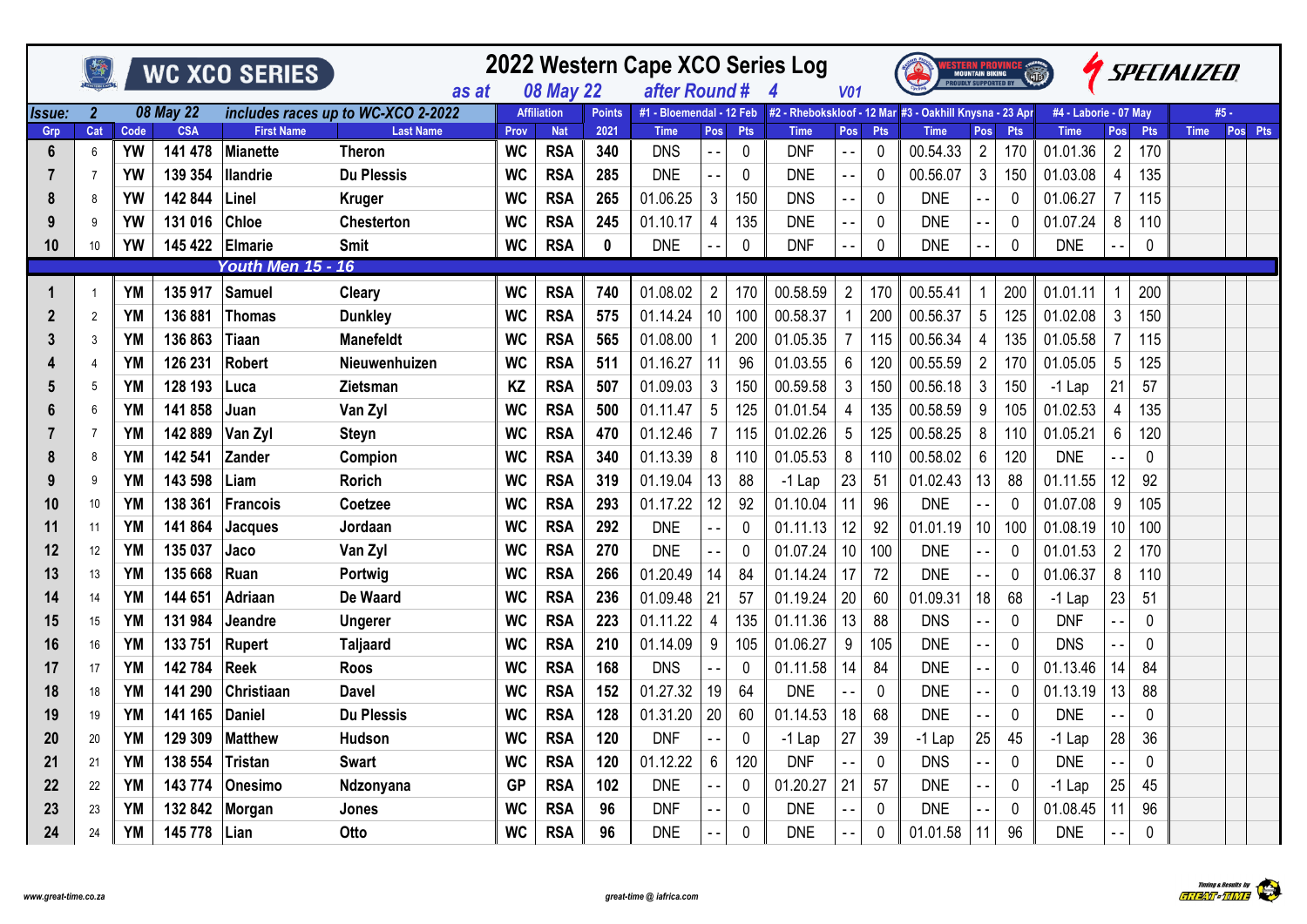|        |                |           |            | <b>WC XCO SERIES</b> |                                             |           | <b>08 May 22</b>   |               | 2022 Western Cape XCO Series Log<br>after Round # |                          |             |             | <b>V01</b>     |            |                                                         | <b>VESTERN PROVING:</b><br>Mountain Biking<br>Proudly supported by |            | $\binom{1}{10}$       |                |                | <i><b>SPECIALIZED</b></i> |         |
|--------|----------------|-----------|------------|----------------------|---------------------------------------------|-----------|--------------------|---------------|---------------------------------------------------|--------------------------|-------------|-------------|----------------|------------|---------------------------------------------------------|--------------------------------------------------------------------|------------|-----------------------|----------------|----------------|---------------------------|---------|
| Issue: | $\overline{2}$ |           | 08 May 22  |                      | as at<br>includes races up to WC-XCO 2-2022 |           | <b>Affiliation</b> | <b>Points</b> | #1 - Bloemendal - 12 Feb                          |                          |             |             |                |            | #2 - Rhebokskloof - 12 Mar #3 - Oakhill Knysna - 23 Apr |                                                                    |            | #4 - Laborie - 07 May |                |                | #5 -                      |         |
| Grp    | Cat            | Code      | <b>CSA</b> | <b>First Name</b>    | <b>Last Name</b>                            | Prov      | <b>Nat</b>         | 2021          | <b>Time</b>                                       | Pos                      | <b>Pts</b>  | <b>Time</b> | <b>Pos</b>     | <b>Pts</b> | <b>Time</b>                                             | <b>Pos</b>                                                         | <b>Pts</b> | <b>Time</b>           | Pos            | Pts            | <b>Time</b>               | Pos Pts |
| 25     | $25\,$         | <b>YM</b> | 145 026    | Abru                 | Van Zyl                                     | <b>WC</b> | <b>RSA</b>         | 96            | 01.10.09                                          | 24                       | 48          | $-1$ Lap    | 24             | 48         | <b>DNE</b>                                              | $\overline{a}$                                                     | 0          | <b>DNF</b>            |                | 0              |                           |         |
| 26     | 26             | <b>YM</b> | 142 761    | <b>Marius</b>        | <b>Burger</b>                               | <b>WC</b> | <b>RSA</b>         | 93            | <b>DNS</b>                                        |                          | 0           | $-1$ Lap    | 36             | 18         | $-1$ Lap                                                | 26                                                                 | 42         | $-1$ Lap              | 29             | 33             |                           |         |
| 27     | 27             | <b>YM</b> | 139 765    | Sebastian            | <b>Swart</b>                                | <b>WC</b> | <b>RSA</b>         | 92            | <b>DNE</b>                                        | $ -$                     | 0           | <b>DNE</b>  |                | 0          | 01.02.21                                                | 12                                                                 | 92         | <b>DNE</b>            |                | 0              |                           |         |
| 28     | 28             | <b>YM</b> | 126 615    | <b>Matthew</b>       | <b>Brink</b>                                | <b>WC</b> | <b>RSA</b>         | 84            | <b>DNE</b>                                        |                          | 0           | <b>DNE</b>  | $-$            | 0          | 01.02.52                                                | 14                                                                 | 84         | <b>DNE</b>            |                | 0              |                           |         |
| 29     | 29             | <b>YM</b> | 142 823    | Luke                 | <b>Kershaw</b>                              | <b>WC</b> | <b>RSA</b>         | 80            | 01.22.15                                          | 15                       | 80          | <b>DNE</b>  |                | 0          | <b>DNE</b>                                              |                                                                    | 0          | <b>DNE</b>            |                | 0              |                           |         |
| 30     | 30             | <b>YM</b> | 134 553    | Lakhanya             | Skhobongwane                                | <b>WC</b> | <b>RSA</b>         | 76            | <b>DNE</b>                                        |                          | 0           | <b>DNE</b>  |                | 0          | <b>DNE</b>                                              | $ -$                                                               | 0          | 01.15.23              | 16             | 76             |                           |         |
| 31     | 31             | <b>YM</b> | 142 876    | Yaron                | Hattingh                                    | <b>WC</b> | <b>RSA</b>         | 76            | <b>DNE</b>                                        |                          | 0           | 01.14.09    | 16             | 76         | <b>DNE</b>                                              | $\overline{a}$                                                     | 0          | <b>DNE</b>            |                | 0              |                           |         |
| 32     | 32             | <b>YM</b> | 139 063    | <b>Myndert</b>       | Laubscher                                   | <b>WC</b> | <b>RSA</b>         | 72            | <b>DNE</b>                                        |                          | 0           | <b>DNE</b>  |                | 0          | <b>DNE</b>                                              | $ -$                                                               | 0          | 01.18.00              | 17             | 72             |                           |         |
| 33     | 33             | YM        | 142 796    | Aiden                | Colley                                      | <b>WC</b> | <b>RSA</b>         | 68            | 01.24.43                                          | 18                       | 68          | <b>DNE</b>  |                | 0          | <b>DNE</b>                                              | $ -$                                                               | 0          | <b>DNE</b>            |                | 0              |                           |         |
| 34     | 34             | <b>YM</b> | 142 625    | Likho                | <b>Mayekiso</b>                             | <b>WC</b> | <b>RSA</b>         | 64            | <b>DNE</b>                                        |                          | $\mathbf 0$ | <b>DNE</b>  |                | 0          | <b>DNE</b>                                              |                                                                    | 0          | $-1$ Lap              | 19             | 64             |                           |         |
| 35     | 35             | <b>YM</b> | 145 251    | Dian                 | Lubbe                                       | <b>WC</b> | <b>RSA</b>         | 64            | <b>DNE</b>                                        |                          | 0           | <b>DNE</b>  |                | 0          | 01.09.33                                                | 19                                                                 | 64         | <b>DNE</b>            |                | 0              |                           |         |
| 36     | 36             | <b>YM</b> | 141 288    | <b>Christian</b>     | <b>Mocke</b>                                | <b>WC</b> | <b>RSA</b>         | 64            | <b>DNS</b>                                        |                          | 0           | 01.16.12    | 19             | 64         | <b>DNF</b>                                              |                                                                    | 0          | <b>DNS</b>            |                | 0              |                           |         |
| 37     | 37             | <b>YM</b> | 141 525    | Alexander            | Jonker                                      | <b>WC</b> | <b>RSA</b>         | 51            | 01.10.02                                          | 23                       | 51          | <b>DNE</b>  |                | 0          | <b>DNE</b>                                              | $ -$                                                               | 0          | <b>DNE</b>            |                | $\Omega$       |                           |         |
| 38     | 38             | <b>YM</b> | 142 595    | Jean                 | <b>Breytenbach</b>                          | <b>WC</b> | <b>RSA</b>         | 45            | <b>DNE</b>                                        |                          | 0           | $-1$ Lap    | 25             | 45         | <b>DNE</b>                                              | $ -$                                                               | 0          | <b>DNE</b>            |                | 0              |                           |         |
| 39     | 39             | <b>YM</b> | 131 777    | Luca                 | Wiese                                       | <b>WC</b> | <b>RSA</b>         | 42            | <b>DNF</b>                                        |                          | 0           | $-1$ Lap    | 26             | 42         | <b>DNE</b>                                              |                                                                    | 0          | <b>DNE</b>            |                | 0              |                           |         |
| 40     | 40             | <b>YM</b> | 142 680    | Louis                | <b>Botha</b>                                | <b>WC</b> | <b>RSA</b>         | 39            | <b>DNS</b>                                        |                          | 0           | <b>DNE</b>  |                | 0          | <b>DNE</b>                                              | $ -$                                                               | 0          | $-1$ Lap              | 27             | 39             |                           |         |
| 41     | 41             | <b>YM</b> | 127 635    | <b>Marius</b>        | <b>Nel</b>                                  | <b>WC</b> | <b>RSA</b>         | 33            | <b>DNE</b>                                        |                          | 0           | $-1$ Lap    | 29             | 33         | <b>DNE</b>                                              | $ -$                                                               | $\Omega$   | <b>DNE</b>            |                | 0              |                           |         |
| 42     | 42             | YM        | 144 795    | <b>Marais</b>        | Neethling                                   | <b>WC</b> | <b>RSA</b>         | 30            | <b>DNE</b>                                        |                          | 0           | <b>DNS</b>  |                | 0          | <b>DNE</b>                                              | $ -$                                                               | 0          | $-1$ Lap              | 30             | 30             |                           |         |
| 43     | 43             | <b>YM</b> | 144 998    | Kerneels             | Labuschagne                                 | <b>WC</b> | <b>RSA</b>         | 22            | <b>DNE</b>                                        | $\overline{\phantom{a}}$ | 0           | $-1$ Lap    | 34             | 22         | <b>DNE</b>                                              | $ -$                                                               | 0          | <b>DNE</b>            |                | 0              |                           |         |
| 44     | 44             | <b>YM</b> | 142 523    | <b>Altus</b>         | <b>Scholtz</b>                              | <b>WC</b> | <b>RSA</b>         | $\mathbf 0$   | <b>DNS</b>                                        |                          | 0           | <b>DNE</b>  |                | 0          | <b>DNE</b>                                              |                                                                    | 0          | <b>DNE</b>            |                | 0              |                           |         |
| 45     | 45             | <b>YM</b> | 141 316    | Daniel               | Franken                                     | <b>WC</b> | <b>RSA</b>         | $\mathbf 0$   | <b>DNS</b>                                        |                          | 0           | <b>DNE</b>  |                | 0          | <b>DNE</b>                                              | $ -$                                                               | 0          | <b>DNE</b>            |                | $\overline{0}$ |                           |         |
| 46     | 46             | <b>YM</b> | 125 277    | Fourie               | Van Wyk                                     | <b>WC</b> | <b>RSA</b>         | $\mathbf 0$   | <b>DNE</b>                                        |                          | 0           | <b>DNE</b>  |                | 0          | <b>DNE</b>                                              |                                                                    | 0          | <b>DNF</b>            |                | 0              |                           |         |
| 47     | 47             | <b>YM</b> | 145 226    | Heinrich             | Vreken                                      | <b>WC</b> | <b>RSA</b>         | 0             | <b>DNE</b>                                        |                          | 0           | <b>DNS</b>  |                | 0          | <b>DNE</b>                                              | $ -$                                                               | 0          | <b>DNE</b>            |                | 0              |                           |         |
| 48     | 48             | <b>YM</b> | 142 509    | Ruan                 | <b>Nel</b>                                  | <b>NC</b> | <b>RSA</b>         | $\bf{0}$      | <b>DNF</b>                                        |                          | 0           | <b>DNE</b>  |                | 0          | <b>DNE</b>                                              |                                                                    | 0          | <b>DNE</b>            |                | 0              |                           |         |
| 49     | 49             | <b>YM</b> | 137 362    | Ruben                | <b>Smith</b>                                | <b>WC</b> | <b>RSA</b>         | 0             | <b>DNE</b>                                        |                          | $\pmb{0}$   | <b>DNS</b>  |                | 0          | <b>DNE</b>                                              |                                                                    | 0          | <b>DNE</b>            |                | 0              |                           |         |
|        |                |           |            | Junior Women 17 - 18 |                                             |           |                    |               |                                                   |                          |             |             |                |            |                                                         |                                                                    |            |                       |                |                |                           |         |
|        |                | <b>JW</b> | 108 011    | Anna                 | <b>Marx</b>                                 | <b>WC</b> | <b>RSA</b>         | 800           | 01.23.14                                          | $\mathbf{1}$             | 200         | 01.15.25    |                | 200        | 01.08.18                                                | $\mathbf{1}$                                                       | 200        | 00.57.28              |                | 200            |                           |         |
| 2      | $\overline{2}$ | <b>JW</b> | 135 356    | Anya                 | <b>Du Plessis</b>                           | <b>WC</b> | <b>RSA</b>         | 490           | 01.33.41                                          | 3                        | 150         | 01.16.59    | $\overline{2}$ | 170        | <b>DNE</b>                                              | $ -$                                                               | 0          | 01.03.12              | $\overline{2}$ | 170            |                           |         |
| 3      | 3              | <b>JW</b> | 119 836    | Kayleigh             | <b>Scholtz</b>                              | <b>WC</b> | <b>RSA</b>         | 490           | 01.25.56                                          | $\overline{2}$           | 170         | 01.17.31    | 3              | 150        | 01.08.31                                                | $2^{\circ}$                                                        | 170        | <b>DNF</b>            |                | 0              |                           |         |
| 4      | 4              | <b>JW</b> | 121 205    | Milani               | Dingani                                     | <b>GP</b> | <b>RSA</b>         | 150           | <b>DNE</b>                                        |                          | 0           | <b>DNS</b>  |                | 0          | <b>DNE</b>                                              |                                                                    | 0          | $-1$ Lap              | $\mathfrak{Z}$ | 150            |                           |         |



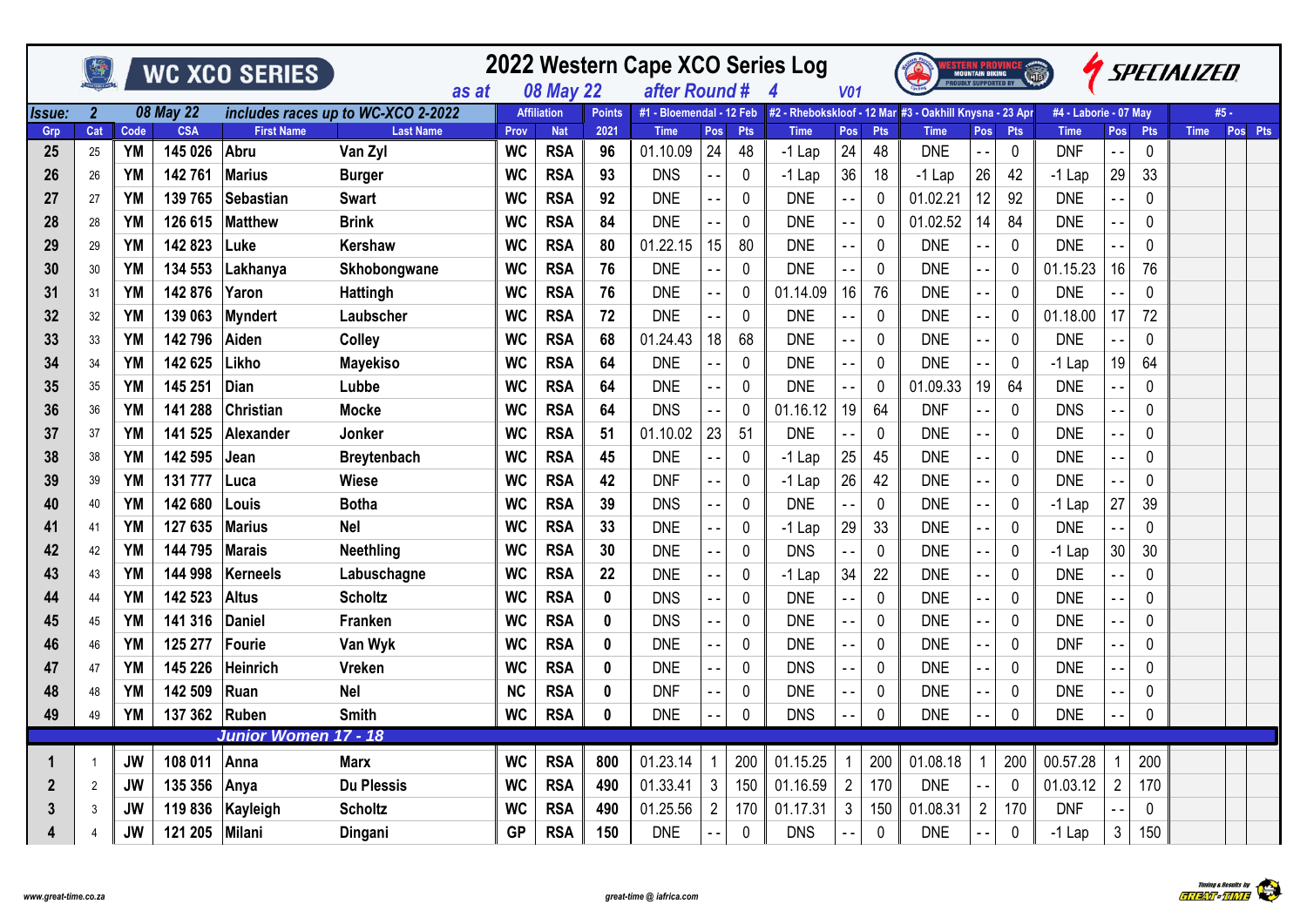|                      |                 |           |                  | <b>WC XCO SERIES</b> | as at                              |           | <b>08 May 22</b>   |               | 2022 Western Cape XCO Series Log<br>after Round # |                 |             | 4           | <b>V01</b>      |              | <b><i>MESTERIN FROURISE</i></b><br>MOUNTAIN BIKING<br>PROUDLY SUPPORTED BY       |                          |            | (4B)                  |                          |              | <b><i>ISPECIALIZED</i></b> |         |
|----------------------|-----------------|-----------|------------------|----------------------|------------------------------------|-----------|--------------------|---------------|---------------------------------------------------|-----------------|-------------|-------------|-----------------|--------------|----------------------------------------------------------------------------------|--------------------------|------------|-----------------------|--------------------------|--------------|----------------------------|---------|
| <i><b>Issue:</b></i> | $\overline{2}$  |           | <b>08 May 22</b> |                      | includes races up to WC-XCO 2-2022 |           | <b>Affiliation</b> | <b>Points</b> |                                                   |                 |             |             |                 |              | #1 - Bloemendal - 12 Feb #2 - Rhebokskloof - 12 Mar #3 - Oakhill Knysna - 23 Apr |                          |            | #4 - Laborie - 07 May |                          |              | #5 -                       |         |
| Grp                  | Cat             | Code      | <b>CSA</b>       | <b>First Name</b>    | <b>Last Name</b>                   | Prov      | <b>Nat</b>         | 2021          | <b>Time</b>                                       | Pos             | <b>Pts</b>  | <b>Time</b> | Pos             | <b>Pts</b>   | <b>Time</b>                                                                      | Pos                      | <b>Pts</b> | <b>Time</b>           | Pos                      | <b>Pts</b>   | <b>Time</b>                | Pos Pts |
| 5                    | $5\phantom{.0}$ | <b>JW</b> | 142 397          | Asha                 | Tait                               | <b>WC</b> | <b>RSA</b>         | 150           | <b>DNE</b>                                        | $\sim$ $-$      | $\pmb{0}$   | <b>DNE</b>  | $\sim$ $-$      | 0            | 01.15.00                                                                         | 3 <sup>1</sup>           | 150        | <b>DNE</b>            | $ -$                     | 0            |                            |         |
| 6                    | 6               | <b>JW</b> | 142 398          | Chloë                | <b>Tait</b>                        | <b>WC</b> | <b>RSA</b>         | 135           | <b>DNE</b>                                        |                 | 0           | <b>DNE</b>  |                 | 0            | 01.16.57                                                                         | 4                        | 135        | <b>DNE</b>            | $\overline{\phantom{a}}$ | 0            |                            |         |
|                      | $\overline{7}$  | <b>JW</b> | 134 559          | <b>Christelle</b>    | Joubert                            | <b>WC</b> | <b>RSA</b>         | 135           | 01.47.44                                          | 4               | 135         | <b>DNF</b>  |                 | 0            | <b>DNE</b>                                                                       |                          | 0          | <b>DNE</b>            | $ -$                     | 0            |                            |         |
| 8                    | 8               | <b>JW</b> | 143 769          | Amila                | Mntuyedwa                          | <b>GP</b> | <b>RSA</b>         | $\mathbf{0}$  | <b>DNE</b>                                        |                 | $\mathbf 0$ | <b>DNS</b>  |                 | 0            | <b>DNE</b>                                                                       |                          | 0          | <b>DNF</b>            | $\overline{\phantom{a}}$ | $\Omega$     |                            |         |
| 9                    | 9               | <b>JW</b> | 138 616          | Lianke               | Fourie                             | <b>LP</b> | <b>RSA</b>         | $\mathbf{0}$  | <b>DNE</b>                                        |                 | 0           | <b>DNS</b>  |                 | 0            | <b>DNE</b>                                                                       |                          | 0          | <b>DNE</b>            |                          | 0            |                            |         |
| 10                   | 10              | <b>JW</b> | 142 874 Lineke   |                      | Groenewald                         | <b>WC</b> | <b>RSA</b>         | 0             | <b>DNS</b>                                        |                 | 0           | <b>DNE</b>  |                 | 0            | <b>DNE</b>                                                                       |                          | 0          | <b>DNE</b>            |                          | 0            |                            |         |
|                      |                 |           |                  | Junior Men 17 - 18   |                                    |           |                    |               |                                                   |                 |             |             |                 |              |                                                                                  |                          |            |                       |                          |              |                            |         |
|                      |                 | <b>JM</b> | 138 625          | Lood                 | Goosen                             | <b>WC</b> | <b>RSA</b>         | 655           | 01.21.54                                          | 3               | 150         | 01.14.56    | $\overline{2}$  | 170          | 01.07.17                                                                         | $\overline{4}$           | 135        | 01.00.23              | 1                        | 200          |                            |         |
| 2                    | 2               | <b>JM</b> | 142 007          | Jean-Pierre          | <b>Du Plessis</b>                  | <b>WC</b> | <b>RSA</b>         | 560           | 01.26.20                                          |                 | 115         | 01.16.42    | 3               | 150          | 01.07.39                                                                         | $5\phantom{.0}$          | 125        | 01.01.04              | $\overline{2}$           | 170          |                            |         |
| 3                    | 3               | <b>JM</b> | 107 662          | Alec                 | Coleské                            | <b>WC</b> | <b>RSA</b>         | 520           | <b>DNE</b>                                        |                 | 0           | 01.12.19    |                 | 200          | 01.05.55                                                                         | $\overline{2}$           | 170        | 01.01.40              | 3                        | 150          |                            |         |
|                      | 4               | <b>JM</b> | 141 800          | <b>Divan</b>         | <b>Terblanche</b>                  | <b>WC</b> | <b>RSA</b>         | 460           | 01.28.57                                          | 8               | 110         | 01.19.44    |                 | 115          | 01.08.56                                                                         | 6                        | 120        | 01.03.58              | 7                        | 115          |                            |         |
| 5                    | 5               | <b>JM</b> | 135 794          | Cronje               | <b>Beukes</b>                      | <b>WC</b> | <b>RSA</b>         | 400           | 01.16.49                                          |                 | 200         | <b>DNE</b>  |                 | $\mathbf{0}$ | 01.03.41                                                                         |                          | 200        | <b>DNF</b>            |                          | 0            |                            |         |
| 6                    | 6               | <b>JM</b> | 141 668          | <b>Xander</b>        | Van Dyk                            | <b>WC</b> | <b>RSA</b>         | 381           | <b>DNF</b>                                        |                 | 0           | 01.24.52    | 11              | 96           | 01.07.16                                                                         | $\mathbf{3}$             | 150        | 01.03.05              | 4                        | 135          |                            |         |
|                      | $\overline{7}$  | <b>JM</b> | 110 442          | Ryan                 | Veer                               | <b>WC</b> | <b>RSA</b>         | 360           | 01.25.07                                          | 6               | 120         | 01.18.26    | 6               | 120          | <b>DNE</b>                                                                       | $\overline{\phantom{a}}$ | 0          | 01.03.06              | 6                        | 120          |                            |         |
| 8                    | $\mathbf{8}$    | <b>JM</b> | 110 365          | Hendre               | <b>De Villiers</b>                 | <b>WC</b> | <b>RSA</b>         | 348           | 01.23.53                                          | 4               | 135         | 01.17.06    | 5               | 125          | <b>DNE</b>                                                                       | $ -$                     | 0          | 01.09.49              | 13                       | 88           |                            |         |
| 9                    | 9               | <b>JM</b> | 141 828          | Greg                 | Lawson                             | <b>WC</b> | <b>RSA</b>         | 315           | 01.33.21                                          | 10 <sup>°</sup> | 100         | 01.20.28    | 9               | 105          | 01.11.24                                                                         | 8                        | 110        | <b>DNS</b>            |                          | $\mathbf{0}$ |                            |         |
| 10                   | 10              | <b>JM</b> | 140 788          | Willem               | <b>Botha</b>                       | <b>WC</b> | <b>RSA</b>         | 294           | 01.35.20                                          | 14              | 84          | 01.19.57    | 8               | 110          | 01.14.53                                                                         | 10                       | 100        | <b>DNE</b>            |                          | 0            |                            |         |
| 11                   | 11              | <b>JM</b> | 141 230          | Devan                | Van Zyl                            | <b>WC</b> | <b>RSA</b>         | 269           | <b>DNS</b>                                        |                 | 0           | 01.29.07    | 14              | 84           | 01.14.26                                                                         | 9                        | 105        | 01.12.14              | 15                       | 80           |                            |         |
| 12                   | 12              | <b>JM</b> | 144 422          | <b>Willem</b>        | <b>Visagie</b>                     | <b>WC</b> | <b>RSA</b>         | 264           | 01.17.37                                          | 17              | 72          | <b>DNS</b>  |                 | 0            | 01.16.35                                                                         | 11                       | 96         | 01.08.33              | 11                       | 96           |                            |         |
| 13                   | 13              | <b>JM</b> | 136 905          | <b>Tiaan</b>         | Steenkamp                          | <b>WC</b> | <b>RSA</b>         | 264           | 01.35.17                                          | 13              | 88          | 01.27.13    | 12              | 92           | <b>DNE</b>                                                                       |                          | 0          | 01.10.44              | 14                       | 84           |                            |         |
| 14                   | 14              | <b>JM</b> | 141 109          | <b>MJ</b>            | Visagie                            | <b>WC</b> | <b>RSA</b>         | 256           | 01.17.23                                          | 16              | 76          | 01.29.03    | 13              | 88           | <b>DNE</b>                                                                       | $ -$                     | 0          | 01.09.03              | 12                       | 92           |                            |         |
| 15                   | 15              | <b>JM</b> | 142 852          | Jaydan               | <b>Durandt</b>                     | <b>WC</b> | <b>RSA</b>         | 250           | 01.24.08                                          | 5               | 125         | <b>DNF</b>  |                 | 0            | <b>DNE</b>                                                                       |                          | 0          | 01.03.06              | 5                        | 125          |                            |         |
| 16                   | 16              | <b>JM</b> | 138 605          | Jaco                 | <b>Jacobs</b>                      | <b>WC</b> | <b>RSA</b>         | 249           | 01.20.58                                          | 21              | 57          | 01.20.36    | 10 <sup>°</sup> | 100          | $-1$ Lap                                                                         | 12                       | 92         | <b>DNE</b>            |                          | $\Omega$     |                            |         |
| 17                   | 17              | <b>JM</b> | 142 465          | <b>Streicher</b>     | Swart                              | <b>WC</b> | <b>RSA</b>         | 235           | <b>DNF</b>                                        |                 | 0           | 01.16.50    | 4               | 135          | <b>DNS</b>                                                                       | $-$                      | 0          | 01.06.46              | 10 <sup>1</sup>          | 100          |                            |         |
| 18                   | 18              | <b>JM</b> | 140 790          | Jean-Marc            | De Beer                            | <b>WC</b> | <b>RSA</b>         | 215           | 01.31.53                                          | 9               | 105         | <b>DNE</b>  |                 | 0            | <b>DNE</b>                                                                       | $ -$                     | 0          | 01.05.41              | 8                        | 110          |                            |         |
| 19                   | 19              | <b>JM</b> | 132 880          | <b>Vincent</b>       | Buter                              | <b>WC</b> | <b>RSA</b>         | 170           | 01.21.31                                          | $\overline{2}$  | 170         | <b>DNE</b>  |                 | 0            | <b>DNE</b>                                                                       | $ -$                     | 0          | <b>DNE</b>            |                          | $\mathbf{0}$ |                            |         |
| 20                   | 20              | <b>JM</b> | 143 631          | Juan                 | Rossouw                            | <b>WC</b> | <b>RSA</b>         | 130           | 01.21.42                                          | 22              | 54          | $-1$ Lap    | 16              | 76           | <b>DNE</b>                                                                       |                          | 0          | <b>DNE</b>            | $ -$                     | 0            |                            |         |
| 21                   | 21              | <b>JM</b> | 139 658          | <b>Bjorn</b>         | <b>Uys</b>                         | <b>WC</b> | <b>RSA</b>         | 115           | <b>DNF</b>                                        |                 | 0           | <b>DNE</b>  |                 | 0            | 01.09.29                                                                         | $\overline{7}$           | 115        | <b>DNE</b>            | $ -$                     | 0            |                            |         |
| 22                   | 22              | <b>JM</b> | 142 882          | Awie                 | Smit                               | <b>WC</b> | <b>RSA</b>         | 106           | 01.40.09                                          | 26              | 42          | $-1$ Lap    | 19              | 64           | <b>DNE</b>                                                                       |                          | 0          | <b>DNE</b>            | $\overline{\phantom{a}}$ | $\Omega$     |                            |         |
| 23                   | 23              | <b>JM</b> | 139 422          | Jean                 | Surridge                           | <b>WC</b> | <b>RSA</b>         | 96            | 01.33.34                                          | 11              | 96          | <b>DNF</b>  |                 | 0            | <b>DNF</b>                                                                       |                          | 0          | <b>DNE</b>            |                          | 0            |                            |         |

Timing a Results by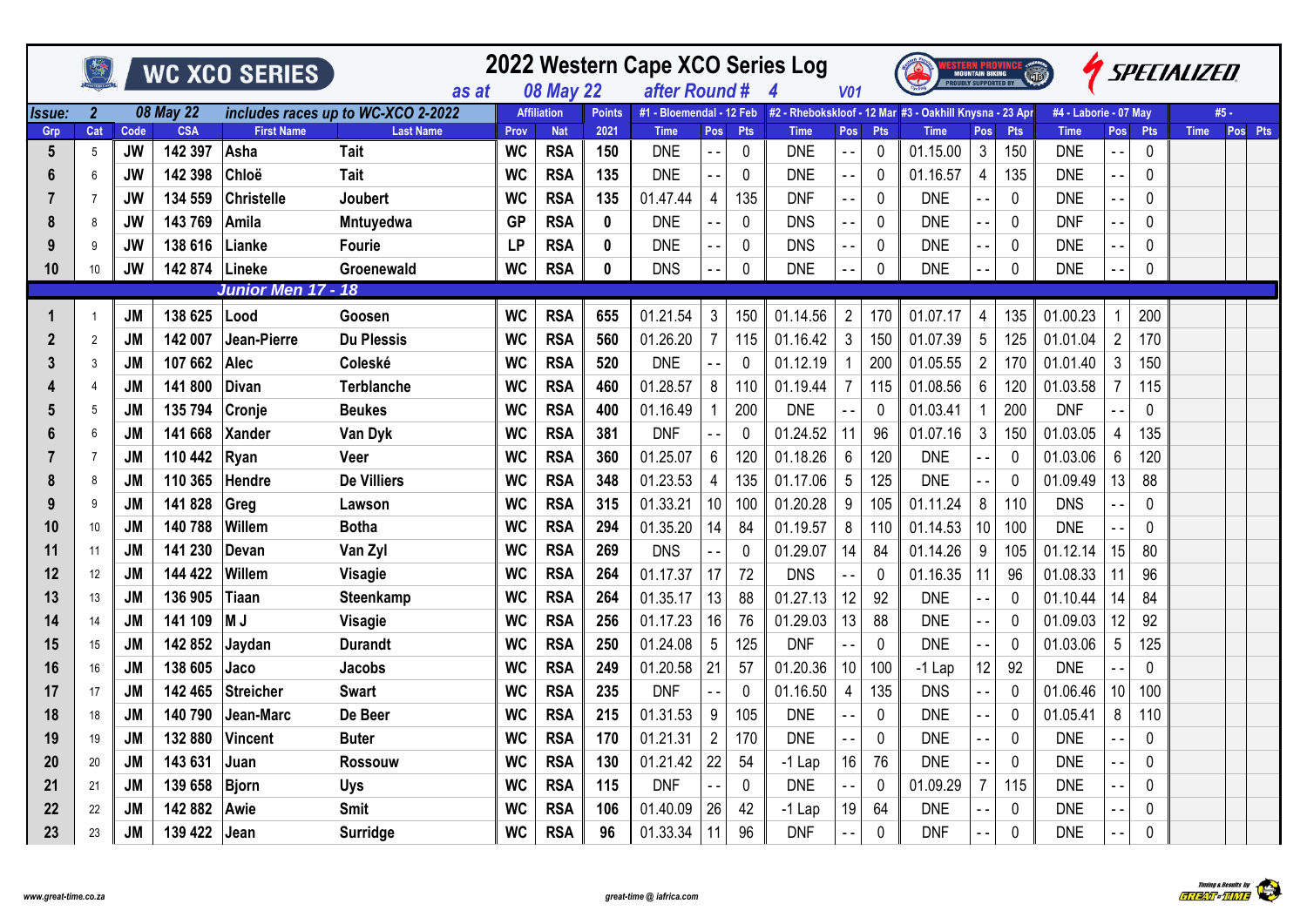|             |                |           |                  | WC XCO SERIES     | as at                              |            | <b>08 May 22</b>   |               | 2022 Western Cape XCO Series Log<br>after Round # |                |              | $\boldsymbol{\Lambda}$ | <b>V01</b>      |             |                                                                                    | <b>MOUNTAIN BIKING</b>   |              |                       |                  |          | <i><b>SPECIALIZED</b></i> |         |
|-------------|----------------|-----------|------------------|-------------------|------------------------------------|------------|--------------------|---------------|---------------------------------------------------|----------------|--------------|------------------------|-----------------|-------------|------------------------------------------------------------------------------------|--------------------------|--------------|-----------------------|------------------|----------|---------------------------|---------|
| Issue:      | $\mathbf{2}$   |           | <b>08 May 22</b> |                   | includes races up to WC-XCO 2-2022 |            | <b>Affiliation</b> | <b>Points</b> |                                                   |                |              |                        |                 |             | #1 - Bloemendal - 12 Feb   #2 - Rhebokskloof - 12 Mar #3 - Oakhill Knysna - 23 Apr |                          |              | #4 - Laborie - 07 May |                  |          | #5 -                      |         |
| Grp         | Cat            | Code      | <b>CSA</b>       | <b>First Name</b> | <b>Last Name</b>                   | Prov       | <b>Nat</b>         | 2021          | <b>Time</b>                                       | Pos            | <b>Pts</b>   | <b>Time</b>            | Pos             | <b>Pts</b>  | <b>Time</b>                                                                        | Pos                      | <b>Pts</b>   | <b>Time</b>           | Pos <sup> </sup> | Pts      | <b>Time</b>               | Pos Pts |
| 24          | 24             | <b>JM</b> | 143 340          | Jamelyn           | <b>Maart</b>                       | <b>WC</b>  | <b>RSA</b>         | 88            | <b>DNE</b>                                        | $\sim$ $-$     | $\pmb{0}$    | <b>DNE</b>             | $ -$            | $\mathbf 0$ | $-1$ Lap                                                                           | 13                       | 88           | <b>DNE</b>            | $\sim$ $-$       | 0        |                           |         |
| 25          | 25             | <b>JM</b> | 142 891          | Wynand            | <b>Mostert</b>                     | <b>WC</b>  | <b>RSA</b>         | 80            | <b>DNE</b>                                        | $\sim$ $-$     | 0            | 01.29.14               | 15              | 80          | <b>DNE</b>                                                                         |                          | $\mathbf 0$  | <b>DNE</b>            | $\sim$ $\sim$    | 0        |                           |         |
| 26          | 26             | <b>JM</b> | 141 264          | Johmar            | Loubser                            | <b>WC</b>  | <b>RSA</b>         | 80            | 01.37.21                                          | 15             | 80           | <b>DNE</b>             |                 | $\mathbf 0$ | <b>DNE</b>                                                                         | $\overline{\phantom{a}}$ | 0            | <b>DNE</b>            | $ -$             | 0        |                           |         |
| 27          | 27             | <b>JM</b> | 141 829          | <b>Andre</b>      | Kotze                              | <b>WC</b>  | <b>RSA</b>         | 72            | <b>DNE</b>                                        |                | $\mathbf 0$  | $-1$ Lap               | 17              | 72          | <b>DNE</b>                                                                         |                          | 0            | <b>DNS</b>            | $ -$             | 0        |                           |         |
| 28          | 28             | <b>JM</b> | 141 944          | Luke              | Caetano                            | <b>WC</b>  | <b>RSA</b>         | 68            | 01.17.58                                          | 18             | 68           | <b>DNE</b>             |                 | $\mathbf 0$ | <b>DNE</b>                                                                         |                          | 0            | <b>DNE</b>            | $\sim$ $-$       | 0        |                           |         |
| 29          | 29             | <b>JM</b> | 141 354          | Bernardt          | <b>Pretorius</b>                   | <b>WC</b>  | <b>RSA</b>         | 64            | 01.18.18                                          | 19             | 64           | <b>DNE</b>             |                 | $\mathbf 0$ | <b>DNE</b>                                                                         | - -                      | 0            | <b>DNE</b>            | $ -$             | 0        |                           |         |
| 30          | 30             | <b>JM</b> | 136 780          | <b>Cameron</b>    | <b>Mccall</b>                      | <b>WC</b>  | <b>RSA</b>         | $\mathbf{0}$  | <b>DNE</b>                                        |                | $\mathbf 0$  | <b>DNE</b>             |                 | $\mathbf 0$ | <b>DNF</b>                                                                         |                          | 0            | <b>DNE</b>            |                  | 0        |                           |         |
| 31          | 31             | <b>JM</b> | 139 720          | <b>Cobus</b>      | <b>Marais</b>                      | <b>WC</b>  | <b>RSA</b>         | $\mathbf{0}$  | <b>DNE</b>                                        | $ -$           | $\mathbf 0$  | <b>DNS</b>             |                 | $\mathbf 0$ | <b>DNE</b>                                                                         |                          | 0            | <b>DNE</b>            |                  | 0        |                           |         |
| 32          | 32             | <b>JM</b> | 120 968          | Henning           | Venter                             | <b>WC</b>  | <b>RSA</b>         | $\mathbf 0$   | <b>DNS</b>                                        |                | $\mathbf 0$  | <b>DNE</b>             |                 | $\mathbf 0$ | <b>DNE</b>                                                                         |                          | $\mathbf 0$  | <b>DNE</b>            |                  | 0        |                           |         |
| 33          | 33             | <b>JM</b> | 145 695          | Liyema            | <b>Madolo</b>                      | <b>WC</b>  | <b>RSA</b>         | $\mathbf{0}$  | <b>DNE</b>                                        |                | $\mathbf 0$  | <b>DNE</b>             |                 | 0           | <b>DNE</b>                                                                         |                          | 0            | <b>DNF</b>            |                  | 0        |                           |         |
| 34          | 34             | <b>JM</b> | 140 964 Michael  |                   | Wentzel                            | <b>WC</b>  | <b>RSA</b>         | $\mathbf{0}$  | <b>DNF</b>                                        |                | $\pmb{0}$    | <b>DNE</b>             |                 | $\mathbf 0$ | <b>DNE</b>                                                                         |                          | 0            | <b>DNE</b>            |                  | 0        |                           |         |
|             |                |           |                  | Elite Women 19+   |                                    |            |                    |               |                                                   |                |              |                        |                 |             |                                                                                    |                          |              |                       |                  |          |                           |         |
|             |                | EW        | 131 369          | Lehane            | Oosthuizen                         | <b>WC</b>  | <b>RSA</b>         | 720           | 01.34.26                                          | $\overline{2}$ | 170          | 01.47.06               | $\mathfrak{Z}$  | 150         | 01.30.41                                                                           | $\mathbf{1}$             | 200          | 01.35.27              |                  | 200      |                           |         |
| 2           | $\overline{2}$ | EW        | 141 677          | <b>Marzelle</b>   | Van Der Merwe                      | <b>GP</b>  | <b>RSA</b>         | 295           | <b>DNS</b>                                        | $ -$           | $\mathbf 0$  | 01.55.17               | 5               | 125         | <b>DNE</b>                                                                         |                          | 0            | 01.36.23              | $\overline{2}$   | 170      |                           |         |
| 3           | 3              | EW        | 10 010 130 521   | <b>Haley</b>      | <b>Batten</b>                      | <b>USA</b> | <b>USA</b>         | 200           | <b>DNE</b>                                        | $ -$           | $\mathbf 0$  | 01.35.00               |                 | 200         | <b>DNE</b>                                                                         | $ -$                     | 0            | <b>DNE</b>            |                  | 0        |                           |         |
|             |                | EW        | 16 676           | <b>Mariske</b>    | <b>Strauss</b>                     | <b>WC</b>  | <b>RSA</b>         | 200           | 01.27.21                                          | 1              | 200          | <b>DNE</b>             |                 | $\mathbf 0$ | <b>DNE</b>                                                                         | - -                      | 0            | <b>DNE</b>            | $ -$             | 0        |                           |         |
| 5           | 5              | EW        | 10 008 140 809   | Sophia            | <b>Gomez-Villafane</b>             | <b>ARG</b> | <b>ARG</b>         | 170           | <b>DNE</b>                                        |                | $\mathbf{0}$ | 01.42.32               | $\overline{2}$  | 170         | <b>DNE</b>                                                                         |                          | 0            | <b>DNE</b>            |                  | $\Omega$ |                           |         |
|             | 6              | EW        | 144 352          | <b>Nadine</b>     | Visser                             | <b>WC</b>  | <b>RSA</b>         | 150           | <b>DNE</b>                                        | $ -$           | $\mathbf 0$  | <b>DNE</b>             |                 | $\mathbf 0$ | <b>DNE</b>                                                                         | $\overline{\phantom{a}}$ | 0            | 01.49.53              | 3                | 150      |                           |         |
|             | 7              | EW        | 134 595          | Andrea            | Schofmann                          | <b>WC</b>  | <b>RSA</b>         | 135           | <b>DNS</b>                                        |                | 0            | 01.50.39               | 4               | 135         | <b>DNE</b>                                                                         |                          | $\mathbf{0}$ | <b>DNE</b>            |                  | 0        |                           |         |
| 8           | 8              | EW        | 138 389          | Karla             | <b>Stumpf</b>                      | <b>GP</b>  | <b>RSA</b>         | 135           | 01.43.18                                          | $\overline{4}$ | 135          | <b>DNF</b>             |                 | 0           | <b>DNE</b>                                                                         | $ -$                     | 0            | <b>DNE</b>            | $ -$             | 0        |                           |         |
| 9           | 9              | EW        | 142 956          | Leone             | <b>Verster</b>                     | <b>WC</b>  | <b>RSA</b>         | 125           | 01.43.41                                          | 5              | 125          | <b>DNE</b>             |                 | $\mathbf 0$ | <b>DNE</b>                                                                         |                          | 0            | <b>DNE</b>            |                  | 0        |                           |         |
| 10          | 10             | EW        | 67 441           | Janice            | <b>Venter</b>                      | <b>WC</b>  | <b>RSA</b>         | 0             | <b>DNS</b>                                        |                | $\mathbf 0$  | <b>DNF</b>             |                 | $\mathbf 0$ | <b>DNE</b>                                                                         |                          | 0            | <b>DNE</b>            |                  | 0        |                           |         |
| 11          | 11             | EW        | 108 069          | Julia             | <b>Marx</b>                        | <b>WC</b>  | <b>RSA</b>         | 0             | <b>DNE</b>                                        |                | $\pmb{0}$    | <b>DNE</b>             |                 | $\mathbf 0$ | <b>DNF</b>                                                                         |                          | $\mathbf 0$  | <b>DNS</b>            |                  | 0        |                           |         |
|             |                |           |                  | Elite Men 19+     |                                    |            |                    |               |                                                   |                |              |                        |                 |             |                                                                                    |                          |              |                       |                  |          |                           |         |
| $\mathbf 1$ |                | EM        | 125 771          | Thomas            | Hudson                             | <b>WC</b>  | <b>RSA</b>         | 490           | 01.33.03                                          | 8              | 110          | 01.40.37               | 10 <sup>1</sup> | 100         | 01.26.12                                                                           | $\overline{2}$           | 170          | 01.31.06              | 8                | 110      |                           |         |
| 2           | $\overline{2}$ | EM        | 99 277           | <b>Matthew</b>    | <b>Beers</b>                       | <b>WC</b>  | <b>RSA</b>         | 400           | 01.21.30                                          |                | 200          | 01.28.22               |                 | 200         | <b>DNE</b>                                                                         |                          | $\mathbf 0$  | <b>DNE</b>            |                  | 0        |                           |         |
| 3           | 3              | <b>EM</b> | 125 316          | Zachary           | Swart                              | <b>WC</b>  | <b>RSA</b>         | 360           | 01.33.23                                          | 9              | 105          | <b>DNF</b>             |                 | 0           | 01.26.36                                                                           | 3                        | 150          | 01.32.57              | 9                | 105      |                           |         |
|             |                | EM        | 138 596          | Gunther           | Katzke                             | <b>LP</b>  | <b>RSA</b>         | 323           | 01.32.02                                          | $\overline{7}$ | 115          | $-1$ Lap               | 13              | 88          | 01.28.56                                                                           | 6                        | 120          | <b>DNE</b>            |                  | 0        |                           |         |
|             | 5              | <b>EM</b> | 100 354          | <b>Tristan</b>    | Nortje                             | <b>WC</b>  | <b>RSA</b>         | 320           | 01.23.33                                          | $\mathfrak{Z}$ | 150          | 01.29.48               | $\overline{2}$  | 170         | <b>DNE</b>                                                                         |                          | 0            | <b>DNE</b>            |                  | 0        |                           |         |
| 6           | 6              | EM        | 89 447           | Luke              | <b>Moir</b>                        | <b>WC</b>  | <b>RSA</b>         | 285           | 01.23.25                                          | $\overline{2}$ | 170          | 01.34.02               | $\overline{7}$  | 115         | <b>DNE</b>                                                                         |                          | 0            | <b>DNE</b>            | $\overline{a}$   | 0        |                           |         |



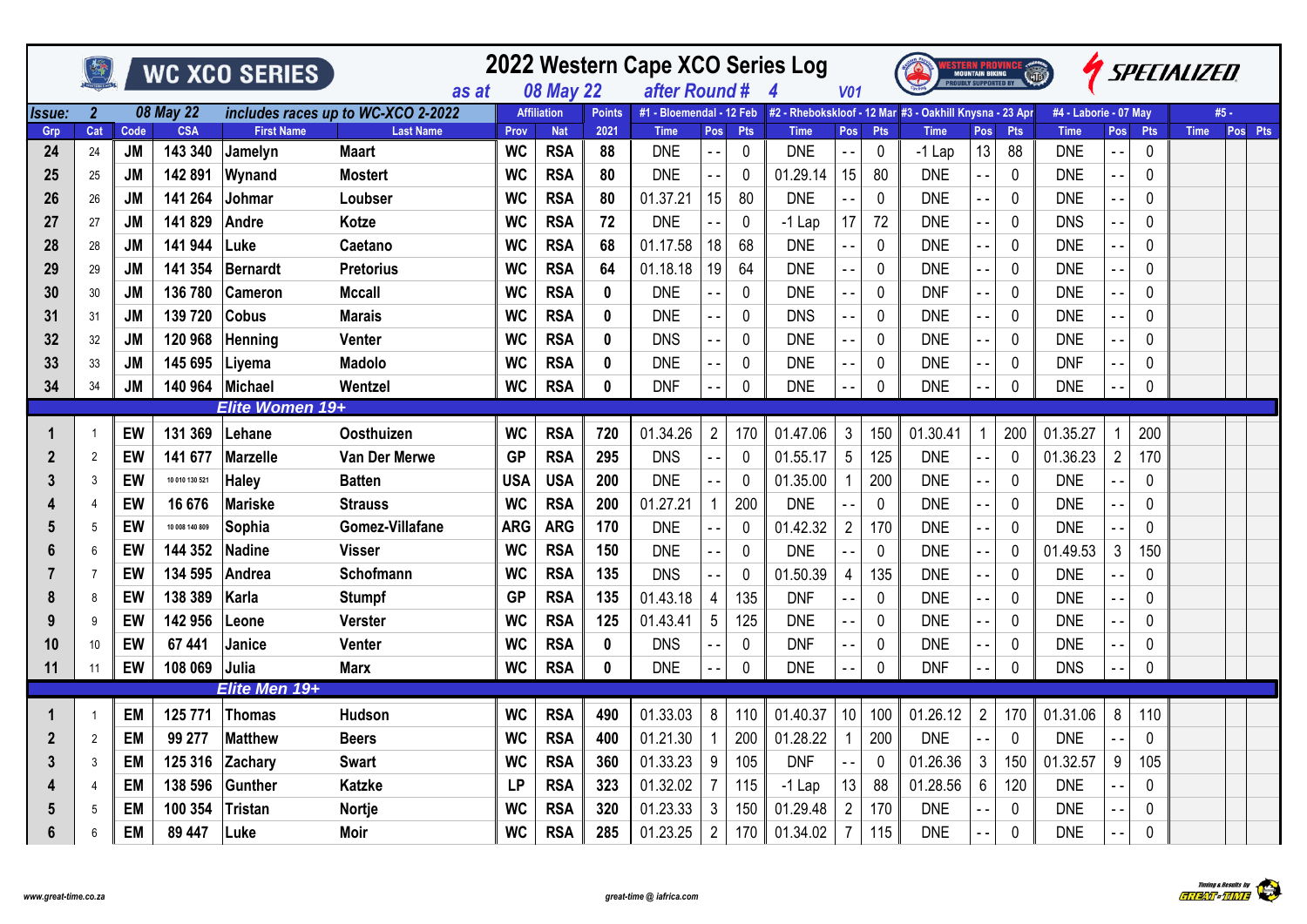|        |                |           |                | WC XCO SERIES     | as at                              |            | <b>08 May 22</b>   |               | 2022 Western Cape XCO Series Log<br>after Round # |                 |             |                                                         | <b>V01</b>   |              | <b>WESTERN PROVINCE</b><br>Mountain Biking<br>Proudly supported by |                          |            | $\binom{1}{10}$       |                |              | <i>SPECIALIZED</i> |         |  |
|--------|----------------|-----------|----------------|-------------------|------------------------------------|------------|--------------------|---------------|---------------------------------------------------|-----------------|-------------|---------------------------------------------------------|--------------|--------------|--------------------------------------------------------------------|--------------------------|------------|-----------------------|----------------|--------------|--------------------|---------|--|
| Issue: | $\overline{2}$ |           | 08 May 22      |                   | includes races up to WC-XCO 2-2022 |            | <b>Affiliation</b> | <b>Points</b> | #1 - Bloemendal - 12 Feb                          |                 |             | #2 - Rhebokskloof - 12 Mar #3 - Oakhill Knysna - 23 Apr |              |              |                                                                    |                          |            | #4 - Laborie - 07 May |                |              | #5 -               |         |  |
| Grp    | Cat            | Code      | <b>CSA</b>     | <b>First Name</b> | <b>Last Name</b>                   | Prov       | <b>Nat</b>         | 2021          | <b>Time</b>                                       | Pos             | <b>Pts</b>  | <b>Time</b>                                             | Pos          | <b>Pts</b>   | <b>Time</b>                                                        | <b>Pos</b>               | <b>Pts</b> | <b>Time</b>           | Pos            | Pts          | <b>Time</b>        | Pos Pts |  |
| 7      | $\overline{7}$ | <b>EM</b> | 4 9 0 1        | <b>Arno</b>       | Du Toit                            | <b>FS</b>  | <b>RSA</b>         | 275           | 01.26.58                                          | $5\phantom{.0}$ | 125         | 01.31.09                                                | $\mathbf{3}$ | 150          | <b>DNE</b>                                                         | $\overline{\phantom{a}}$ | 0          | <b>DNE</b>            |                | 0            |                    |         |  |
| 8      | 8              | <b>EM</b> | 126 173        | Johan             | Van Zyl                            | <b>WC</b>  | <b>RSA</b>         | 270           | 01.24.50                                          | 4               | 135         | 01.32.05                                                | 4            | 135          | <b>DNE</b>                                                         | $\overline{a}$           | 0          | <b>DNE</b>            |                | 0            |                    |         |  |
| 9      | 9              | <b>EM</b> | 138 252        | Kai               | <b>Von During</b>                  | <b>WC</b>  | <b>RSA</b>         | 242           | <b>DNE</b>                                        |                 | 0           | 01.43.46                                                | 12           | 92           | <b>DNE</b>                                                         | $\overline{a}$           | $\Omega$   | 01.26.48              | $\mathbf{3}$   | 150          |                    |         |  |
| 10     | 10             | <b>EM</b> | 123 673        | Heinie            | <b>Beukes</b>                      | <b>WC</b>  | <b>RSA</b>         | 240           | <b>DNE</b>                                        | $ -$            | $\mathbf 0$ | <b>DNE</b>                                              |              | 0            | 01.28.15                                                           | 5                        | 125        | 01.30.50              |                | 115          |                    |         |  |
| 11     | 11             | <b>EM</b> | 131 816        | Zandré            | Gerber                             | <b>WC</b>  | <b>RSA</b>         | 215           | <b>DNE</b>                                        |                 | $\mathbf 0$ | $-1$ Lap                                                | 15           | 80           | 01.27.46                                                           | $\overline{4}$           | 135        | <b>DNF</b>            |                | 0            |                    |         |  |
| 12     | 12             | EM        | 110 458        | ∣Luca             | <b>Ruwiel</b>                      | <b>WC</b>  | <b>RSA</b>         | 204           | 01.30.58                                          | 6               | 120         | $-1$ Lap                                                | 14           | 84           | <b>DNE</b>                                                         |                          | 0          | <b>DNE</b>            |                | 0            |                    |         |  |
| 13     | 13             | EM        | 66 879         | Gert              | <b>Heyns</b>                       | <b>WC</b>  | <b>RSA</b>         | 200           | <b>DNE</b>                                        |                 | $\mathbf 0$ | <b>DNE</b>                                              |              | 0            | <b>DNE</b>                                                         | $\overline{a}$           | $\Omega$   | 01.23.48              |                | 200          |                    |         |  |
| 14     | 14             | <b>EM</b> | 123 407        | <b>Matthew</b>    | Leppan                             | <b>WC</b>  | <b>RSA</b>         | 200           | <b>DNE</b>                                        |                 | 0           | <b>DNE</b>                                              |              | 0            | 01.25.35                                                           | $\mathbf{1}$             | 200        | <b>DNE</b>            |                | $\mathbf 0$  |                    |         |  |
| 15     | 15             | <b>EM</b> | 130 899        | Rayé              | Moolman                            | EC         | <b>RSA</b>         | 176           | <b>DNE</b>                                        | - -             | 0           | $-1$ Lap                                                | 16           | 76           | <b>DNE</b>                                                         | $ -$                     | 0          | 01.37.23              | 10             | 100          |                    |         |  |
| 16     | 16             | EM        | 10 015 568 177 | <b>Cameron</b>    | Wright                             | <b>AUS</b> | <b>AUS</b>         | 170           | <b>DNE</b>                                        |                 | $\mathbf 0$ | <b>DNE</b>                                              |              | 0            | <b>DNE</b>                                                         | $ -$                     | 0          | 01.25.09              | $\overline{2}$ | 170          |                    |         |  |
| 17     | 17             | EM        | 135 237        | <b>Aaron</b>      | <b>Budke</b>                       | <b>WC</b>  | <b>RSA</b>         | 168           | 01.29.55                                          | 16              | 76          | <b>DNS</b>                                              |              | 0            | <b>DNE</b>                                                         | $\overline{a}$           | 0          | $-1$ Lap              | 12             | 92           |                    |         |  |
| 18     | 18             | <b>EM</b> | 42 056         | <b>Matthew</b>    | Keyser                             | <b>WC</b>  | <b>RSA</b>         | 135           | <b>DNE</b>                                        |                 | 0           | <b>DNE</b>                                              |              | 0            | <b>DNE</b>                                                         | $\overline{a}$           | 0          | 01.26.55              |                | 135          |                    |         |  |
| 19     | 19             | <b>EM</b> | 110 337        | Rudi              | Koen                               | <b>WC</b>  | <b>RSA</b>         | 125           | <b>DNE</b>                                        |                 | 0           | <b>DNE</b>                                              |              | 0            | <b>DNE</b>                                                         | $ -$                     | $\Omega$   | 01.28.14              | 5              | 125          |                    |         |  |
| 20     | 20             | <b>EM</b> | 10 010 130 319 | <b>Chris</b>      | <b>Blevins</b>                     | <b>USA</b> | <b>USA</b>         | 125           | <b>DNE</b>                                        | $ -$            | 0           | 01.32.55                                                | 5            | 125          | <b>DNE</b>                                                         | $ -$                     | 0          | <b>DNE</b>            |                | 0            |                    |         |  |
| 21     | 21             | EM        | 130 051        | Franko            | Van Zyl                            | <b>WC</b>  | <b>RSA</b>         | 120           | <b>DNE</b>                                        |                 | $\mathbf 0$ | <b>DNE</b>                                              |              | $\mathbf{0}$ | <b>DNE</b>                                                         | $\overline{a}$           | 0          | 01.29.08              | 6              | 120          |                    |         |  |
| 22     | 22             | EM        | 90 519         | Keagan            | <b>Bontekoning</b>                 | <b>GP</b>  | <b>RSA</b>         | 120           | <b>DNE</b>                                        | $\sim$ $-$      | 0           | 01.33.21                                                | 6            | 120          | <b>DNE</b>                                                         | $ -$                     | 0          | <b>DNE</b>            |                | 0            |                    |         |  |
| 23     | 23             | EM        | 141 708        | Damon             | <b>Terblanche</b>                  | <b>WC</b>  | <b>RSA</b>         | 115           | <b>DNE</b>                                        | $ -$            | $\mathbf 0$ | <b>DNE</b>                                              |              | 0            | 01.30.38                                                           | $\overline{7}$           | 115        | <b>DNE</b>            |                | 0            |                    |         |  |
| 24     | 24             | EM        | 10 008 815 866 | <b>Sven</b>       | <b>Strähle</b>                     | <b>GER</b> | <b>GER</b>         | 110           | <b>DNE</b>                                        | $ -$            | 0           | 01.35.50                                                | 8            | 110          | <b>DNE</b>                                                         |                          | 0          | <b>DNE</b>            |                | 0            |                    |         |  |
| 25     | 25             | <b>EM</b> | 123 383        | Julian            | <b>Bunge</b>                       | <b>WC</b>  | <b>RSA</b>         | 105           | <b>DNE</b>                                        | $ -$            | 0           | <b>DNE</b>                                              |              | $\mathbf{0}$ | $-1$ Lap                                                           | 9                        | 105        | <b>DNE</b>            |                | 0            |                    |         |  |
| 26     | 26             | <b>EM</b> | 10 014 994 059 | Tim               | Feinauer                           | <b>GER</b> | <b>GER</b>         | 105           | <b>DNE</b>                                        |                 | 0           | 01.38.28                                                | 9            | 105          | <b>DNE</b>                                                         |                          | 0          | <b>DNE</b>            |                | 0            |                    |         |  |
| 27     | 27             | <b>EM</b> | 143 668        | Brandon           | <b>Willcocks</b>                   | <b>WC</b>  | <b>RSA</b>         | 100           | <b>DNE</b>                                        |                 | $\mathbf 0$ | <b>DNE</b>                                              |              | 0            | $-1$ Lap                                                           | 10                       | 100        | <b>DNE</b>            |                | $\mathbf{0}$ |                    |         |  |
| 28     | 28             | <b>EM</b> | 133 043        | Herman            | <b>Fourie</b>                      | <b>LP</b>  | <b>RSA</b>         | 100           | 01.35.00                                          | 10              | 100         | <b>DNS</b>                                              |              | 0            | <b>DNE</b>                                                         | $\overline{\phantom{a}}$ | 0          | <b>DNE</b>            |                | 0            |                    |         |  |
| 29     | 29             | <b>EM</b> | 138 187        | Nian              | <b>Terblanche</b>                  | <b>WC</b>  | <b>RSA</b>         | 96            | <b>DNE</b>                                        |                 | 0           | <b>DNE</b>                                              |              | 0            | $-1$ Lap                                                           | 11                       | 96         | <b>DNE</b>            |                | 0            |                    |         |  |
| 30     | 30             | EM        | 141 758        | Ignatius          | Du Preez                           | <b>GP</b>  | <b>RSA</b>         | 96            | <b>DNE</b>                                        | $-$             | 0           | 01.42.59                                                | 11           | 96           | <b>DNE</b>                                                         | $ -$                     | 0          | <b>DNE</b>            |                | 0            |                    |         |  |
| 31     | 31             | EM        | 102 799        | <b>Zander</b>     | <b>Kruger</b>                      | <b>WC</b>  | <b>RSA</b>         | 96            | 01.35.57                                          | 11              | 96          | <b>DNE</b>                                              |              | 0            | <b>DNE</b>                                                         | $ -$                     | 0          | <b>DNE</b>            |                | 0            |                    |         |  |
| 32     | 32             | EM        | 96 843         | Luyanda           | Thobingunya                        | <b>WC</b>  | <b>RSA</b>         | 92            | 01.36.02                                          | 12              | 92          | <b>DNE</b>                                              |              | 0            | <b>DNE</b>                                                         | $ -$                     | 0          | <b>DNE</b>            |                | 0            |                    |         |  |
| 33     | 33             | <b>EM</b> | 136 018        | <b>GC</b>         | <b>Struwig</b>                     | <b>GP</b>  | <b>RSA</b>         | 88            | <b>DNE</b>                                        |                 | $\mathbf 0$ | <b>DNE</b>                                              |              | 0            | <b>DNE</b>                                                         |                          | 0          | $-1$ Lap              | 13             | 88           |                    |         |  |
| 34     | 34             | EM        | 137 268        | Kusaselihle       | <b>Ngidi</b>                       | <b>WC</b>  | <b>RSA</b>         | 88            | 01.23.05                                          | 13              | 88          | <b>DNE</b>                                              |              | 0            | <b>DNE</b>                                                         | $ -$                     | 0          | <b>DNE</b>            |                | 0            |                    |         |  |
| 35     | 35             | <b>EM</b> | 134 473        | Michael           | <b>Sutton</b>                      | <b>WC</b>  | <b>RSA</b>         | 84            | <b>DNE</b>                                        |                 | $\mathbf 0$ | <b>DNE</b>                                              |              | 0            | <b>DNE</b>                                                         |                          | 0          | $-1$ Lap              | 14             | 84           |                    |         |  |
| 36     | 36             | EM        | 133 348        | Frederick         | Smit                               | <b>WC</b>  | <b>RSA</b>         | 84            | 01.24.49                                          | 14              | 84          | <b>DNE</b>                                              |              | 0            | <b>DNE</b>                                                         |                          | 0          | <b>DNE</b>            |                | 0            |                    |         |  |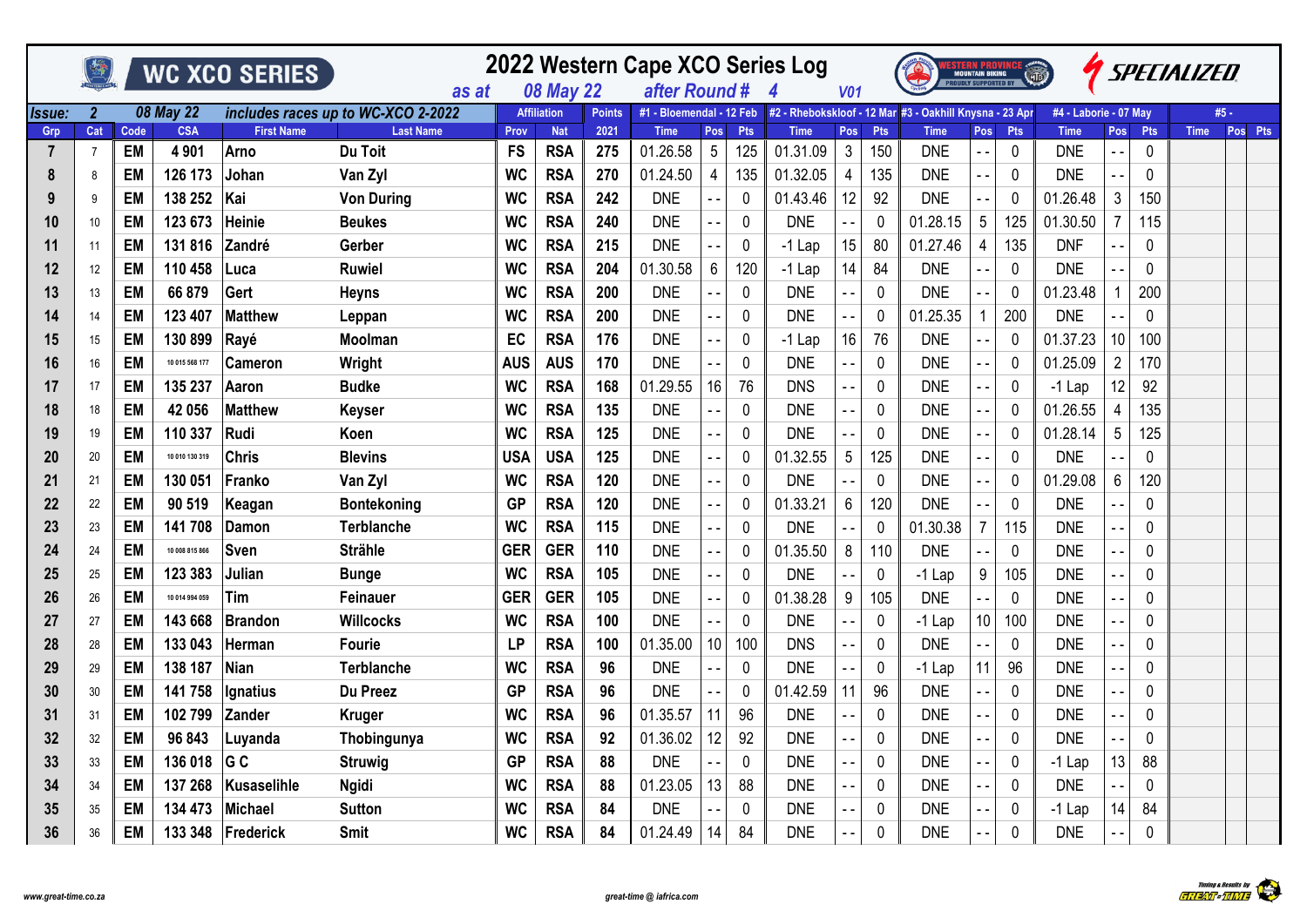|                      | <b>ASSES</b>   |           |                | WC XCO SERIES                      |                    |            |                    |                  | 2022 Western Cape XCO Series Log |                |              |                         |                          |              |                                                                                  | <b>MOUNTAIN BIKING</b>        |             |                       |                          |              | <i>SPECIALIZED</i> |         |
|----------------------|----------------|-----------|----------------|------------------------------------|--------------------|------------|--------------------|------------------|----------------------------------|----------------|--------------|-------------------------|--------------------------|--------------|----------------------------------------------------------------------------------|-------------------------------|-------------|-----------------------|--------------------------|--------------|--------------------|---------|
|                      |                |           |                |                                    | as at              |            | <b>08 May 22</b>   |                  | after Round #                    |                |              | $\overline{\mathbf{4}}$ | <b>V01</b>               |              |                                                                                  |                               |             |                       |                          |              |                    |         |
| <i><b>Issue:</b></i> | $\overline{2}$ |           | 08 May 22      | includes races up to WC-XCO 2-2022 |                    |            | <b>Affiliation</b> | <b>Points</b>    |                                  |                |              |                         |                          |              | #1 - Bloemendal - 12 Feb #2 - Rhebokskloof - 12 Mar #3 - Oakhill Knysna - 23 Apr |                               |             | #4 - Laborie - 07 May |                          |              | #5 -               |         |
| Grp                  | Cat            | Code      | <b>CSA</b>     | <b>First Name</b>                  | <b>Last Name</b>   | Prov       | <b>Nat</b>         | 2021             | <b>Time</b>                      | Pos            | Pts          | <b>Time</b>             | Pos                      | Pts          | <b>Time</b>                                                                      | Pos                           | Pts         | <b>Time</b>           | Pos                      | Pts          | <b>Time</b>        | Pos Pts |
| 37                   | 37             | <b>EM</b> | 137 773        | <b>Sabro</b>                       | Atakligan          | EC         | <b>RSA</b>         | 72               | 01.31.56                         | 17             | 72           | <b>DNE</b>              | $\overline{a}$           | $\mathbf 0$  | <b>DNE</b>                                                                       |                               | 0           | <b>DNE</b>            | $\overline{a}$           | $\mathbf 0$  |                    |         |
| 38                   | 38             | <b>EM</b> | 129 236        | Siyabulela<br>Tutu                 |                    | <b>WC</b>  | <b>RSA</b>         | 68               | 01.39.20                         | 18             | 68           | <b>DNE</b>              | $ -$                     | $\mathbf 0$  | <b>DNE</b>                                                                       | $ -$                          | $\mathbf 0$ | <b>DNE</b>            | $\overline{a}$ .         | $\mathbf 0$  |                    |         |
| 39                   | 39             | <b>EM</b> | 142 406        | <b>Devon</b>                       | <b>Du Plessis</b>  | <b>WC</b>  | <b>RSA</b>         | $\pmb{0}$        | <b>DNE</b>                       |                | $\pmb{0}$    | <b>DNE</b>              | $ -$                     | $\mathbf 0$  | <b>DNF</b>                                                                       | $\overline{\phantom{a}}$ .    | $\mathbf 0$ | <b>DNE</b>            | $\overline{a}$ .         | $\mathbf 0$  |                    |         |
| 40                   | 40             | <b>EM</b> | 142 008        | Keegan<br>Kelly                    |                    | <b>WC</b>  | <b>RSA</b>         | $\mathbf 0$      | <b>DNE</b>                       |                | $\mathbf 0$  | <b>DNE</b>              | $\overline{\phantom{a}}$ | $\mathbf 0$  | <b>DNE</b>                                                                       | $ -$                          | $\mathbf 0$ | <b>DNF</b>            | $\overline{\phantom{a}}$ | $\mathbf 0$  |                    |         |
| 41                   | 41             | EM        | 10 011 122 749 | Luis<br><b>Neff</b>                |                    | <b>GER</b> | <b>GER</b>         | $\pmb{0}$        | <b>DNE</b>                       |                | 0            | <b>DNS</b>              | $ -$                     | 0            | <b>DNE</b>                                                                       | $\overline{a}$                | 0           | <b>DNE</b>            | $ -$                     | 0            |                    |         |
| 42                   | 42             | <b>EM</b> | 145 596        | <b>Marais</b>                      | <b>Basson</b>      | <b>GP</b>  | <b>RSA</b>         | $\pmb{0}$        | <b>DNE</b>                       |                | 0            | <b>DNE</b>              | $ -$                     | 0            | <b>DNE</b>                                                                       | $ -$                          | 0           | <b>DNF</b>            | $\overline{\phantom{a}}$ | $\mathbf 0$  |                    |         |
| 43                   | 43             | <b>EM</b> | 14 4 14        | <b>Sandiso</b><br>Xetu             |                    | <b>GP</b>  | <b>RSA</b>         | $\mathbf 0$      | <b>DNS</b>                       |                | $\mathbf 0$  | <b>DNE</b>              | $ -$                     | $\mathbf{0}$ | <b>DNE</b>                                                                       |                               | $\mathbf 0$ | <b>DNE</b>            | $\overline{\phantom{a}}$ | $\mathbf{0}$ |                    |         |
| 44                   | 44             | <b>EM</b> | 143 913        | <b>Thembela</b>                    | Lukhalo            | <b>WC</b>  | <b>RSA</b>         | $\boldsymbol{0}$ | <b>DNF</b>                       |                | 0            | <b>DNE</b>              | $ -$                     | 0            | <b>DNE</b>                                                                       |                               | $\pmb{0}$   | <b>DNE</b>            |                          | $\mathbf 0$  |                    |         |
| 45                   | 45             | <b>EM</b> | 141 709        | Wayden                             | Koopman            | <b>WC</b>  | <b>RSA</b>         | $\pmb{0}$        | <b>DNE</b>                       |                | $\pmb{0}$    | <b>DNE</b>              |                          | 0            | <b>DNF</b>                                                                       |                               | $\pmb{0}$   | <b>DNE</b>            | $\overline{\phantom{a}}$ | $\pmb{0}$    |                    |         |
|                      |                |           |                | Sub Veteran Men 30 - 39            |                    |            |                    |                  |                                  |                |              |                         |                          |              |                                                                                  |                               |             |                       |                          |              |                    |         |
|                      |                | <b>SV</b> | 58 618         | <b>Dominic</b><br>Calitz           |                    | <b>WC</b>  | <b>RSA</b>         | 800              | 01.36.59                         |                | 200          | 01.13.13                |                          | 200          | 01.05.02                                                                         | -1                            | 200         | 01.14.00              |                          | 200          |                    |         |
| 2                    | $\overline{2}$ | <b>SV</b> | 17 103         | Renay                              | Groustra           | <b>WC</b>  | <b>RSA</b>         | 510              | 01.40.13                         | $\overline{2}$ | 170          | <b>DNE</b>              |                          | $\mathbf 0$  | 01.05.33                                                                         | $\overline{2}$                | 170         | 01.18.30              | $\overline{2}$           | 170          |                    |         |
| 3                    | 3              | <b>SV</b> | 119 069        | <b>Ashley</b>                      | <b>Oldfield</b>    | <b>WC</b>  | <b>RSA</b>         | 320              | <b>DNF</b>                       |                | $\mathbf{0}$ | 01.22.47                | $\overline{2}$           | 170          | <b>DNE</b>                                                                       | $\overline{a}$                | $\mathbf 0$ | 01.22.41              | 3                        | 150          |                    |         |
|                      |                | <b>SV</b> | 139 095        | Bunyan                             | Loubser            | <b>WC</b>  | <b>RSA</b>         | 235              | 01.57.10                         | $\bf 8$        | 110          | $-1$ Lap                | $\overline{5}$           | 125          | <b>DNE</b>                                                                       | $ -$                          | $\mathbf 0$ | <b>DNE</b>            |                          | $\mathbf 0$  |                    |         |
| 5                    | 5              | <b>SV</b> | 143 327        | Ryan<br><b>Habib</b>               |                    | <b>WC</b>  | <b>RSA</b>         | 150              | <b>DNE</b>                       |                | $\mathbf 0$  | <b>DNE</b>              |                          | $\mathbf{0}$ | $-1$ Lap                                                                         | $\mathbf{3}$                  | 150         | <b>DNE</b>            | $\overline{a}$           | $\mathbf 0$  |                    |         |
| 6                    | 6              | <b>SV</b> | 63 508         | Seraj                              | <b>Abrahams</b>    | <b>WC</b>  | <b>RSA</b>         | 150              | <b>DNS</b>                       |                | $\mathbf 0$  | 01.27.07                | $\mathbf{3}$             | 150          | <b>DNE</b>                                                                       | $\overline{a}$ $\overline{a}$ | $\mathbf 0$ | <b>DNE</b>            | $\overline{a}$           | 0            |                    |         |
|                      |                | <b>SV</b> | 52 513         | Lloyd                              | Priestman          | <b>WC</b>  | <b>RSA</b>         | 150              | 01.53.36                         | $\mathfrak{Z}$ | 150          | <b>DNE</b>              |                          | $\pmb{0}$    | <b>DNE</b>                                                                       | $-$                           | $\pmb{0}$   | <b>DNE</b>            | $\overline{\phantom{a}}$ | $\mathbf 0$  |                    |         |
| 8                    | 8              | <b>SV</b> | 89 019         | <b>Stefan</b><br><b>Sander</b>     |                    | <b>WC</b>  | <b>RSA</b>         | 135              | <b>DNE</b>                       |                | $\pmb{0}$    | <b>DNE</b>              | $ -$                     | $\mathbf 0$  | <b>DNE</b>                                                                       | $\overline{\phantom{a}}$ .    | $\mathbf 0$ | 01.27.17              | 4                        | 135          |                    |         |
| 9                    | 9              | <b>SV</b> | 63 480         | Rameez                             | <b>Abrahams</b>    | <b>WC</b>  | <b>RSA</b>         | 135              | <b>DNE</b>                       |                | $\mathbf 0$  | $-1$ Lap                | $\overline{4}$           | 135          | <b>DNE</b>                                                                       | $ -$                          | $\pmb{0}$   | <b>DNE</b>            | $\overline{\phantom{a}}$ | $\pmb{0}$    |                    |         |
| 10                   | 10             | <b>SV</b> | 141 750        | Gareth<br><b>Davie</b>             |                    | <b>GP</b>  | <b>RSA</b>         | 135              | 01.57.31                         | $\overline{4}$ | 135          | <b>DNE</b>              | $\overline{a}$           | $\mathbf 0$  | <b>DNE</b>                                                                       |                               | $\mathbf 0$ | <b>DNE</b>            |                          | $\mathbf 0$  |                    |         |
| 11                   | 11             | <b>SV</b> | 141 573        | <b>Thando</b>                      | <b>Nthuthu</b>     | <b>WC</b>  | <b>RSA</b>         | 120              | 01.49.03                         | $6\phantom{.}$ | 120          | <b>DNE</b>              |                          | 0            | <b>DNE</b>                                                                       |                               | 0           | <b>DNE</b>            | $\overline{a}$           | $\mathbf 0$  |                    |         |
| 12                   | 12             | <b>SV</b> | 138 976        | <b>Bruce</b>                       | Anderson           | <b>WC</b>  | <b>RSA</b>         | $\pmb{0}$        | <b>DNS</b>                       |                | $\pmb{0}$    | <b>DNE</b>              |                          | 0            | <b>DNE</b>                                                                       |                               | 0           | <b>DNE</b>            |                          | 0            |                    |         |
| 13                   | 13             | <b>SV</b> | 144 504        | Daniel                             | Steenkamp          | <b>WC</b>  | <b>RSA</b>         | $\mathbf 0$      | <b>DNS</b>                       |                | $\mathbf 0$  | <b>DNE</b>              |                          | $\mathbf 0$  | <b>DNE</b>                                                                       |                               | $\mathbf 0$ | <b>DNE</b>            |                          | $\mathbf 0$  |                    |         |
|                      |                |           |                | Veteran Men 40 - 49                |                    |            |                    |                  |                                  |                |              |                         |                          |              |                                                                                  |                               |             |                       |                          |              |                    |         |
|                      |                | <b>VM</b> | 60 224         | Jean                               | <b>De Villiers</b> | <b>WC</b>  | <b>RSA</b>         | 605              | 01.31.27                         | $\overline{2}$ | 170          | 01.05.27                | $\mathfrak{Z}$           | 150          | 01.01.29                                                                         | $\mathbf{3}$                  | 150         | 01.07.15              | $\overline{4}$           | 135          |                    |         |
| 2                    | 2              | <b>VM</b> | 5470           | <b>Petrus</b>                      | <b>Malherbe</b>    | <b>WC</b>  | <b>RSA</b>         | 540              | <b>DNS</b>                       |                | $\mathbf{0}$ | 01.03.47                | $\overline{2}$           | 170          | 00.58.53                                                                         | -1                            | 200         | 01.05.59              | $\overline{2}$           | 170          |                    |         |
| 3                    | 3              | <b>VM</b> | 139 410        | Pieter                             | Rautenbach         | <b>WC</b>  | <b>RSA</b>         | 515              | 01.39.16                         | $\overline{4}$ | 135          | 01.07.31                | $\overline{5}$           | 125          | 01.02.01                                                                         | $\overline{4}$                | 135         | 01.09.05              | $6\phantom{1}6$          | 120          |                    |         |
|                      |                | <b>VM</b> | 142 780        | Wayne<br><b>Victor</b>             |                    | <b>WC</b>  | <b>RSA</b>         | 340              | 01.47.04                         | $\overline{7}$ | 115          | 01.13.35                | 6                        | 120          | 01.08.34                                                                         | 9                             | 105         | <b>DNF</b>            |                          | $\mathbf 0$  |                    |         |
|                      | 5              | VM        | 130 924        | <b>Marthinus</b>                   | <b>Esmeyer</b>     | <b>WC</b>  | <b>RSA</b>         | 320              | <b>DNE</b>                       |                | $\mathbf 0$  | <b>DNE</b>              |                          | $\mathbf{0}$ | 01.00.13                                                                         | $\overline{2}$                | 170         | 01.06.10              | 3                        | 150          |                    |         |
| 6                    | 6              | <b>VM</b> | 42 099         | Michael<br>Potton                  |                    | <b>WC</b>  | <b>RSA</b>         | 265              | 01.37.18                         | $\mathbf{3}$   | 150          | <b>DNE</b>              |                          | $\Omega$     | <b>DNE</b>                                                                       |                               | $\mathbf 0$ | 01.09.44              | $\overline{7}$           | 115          |                    |         |

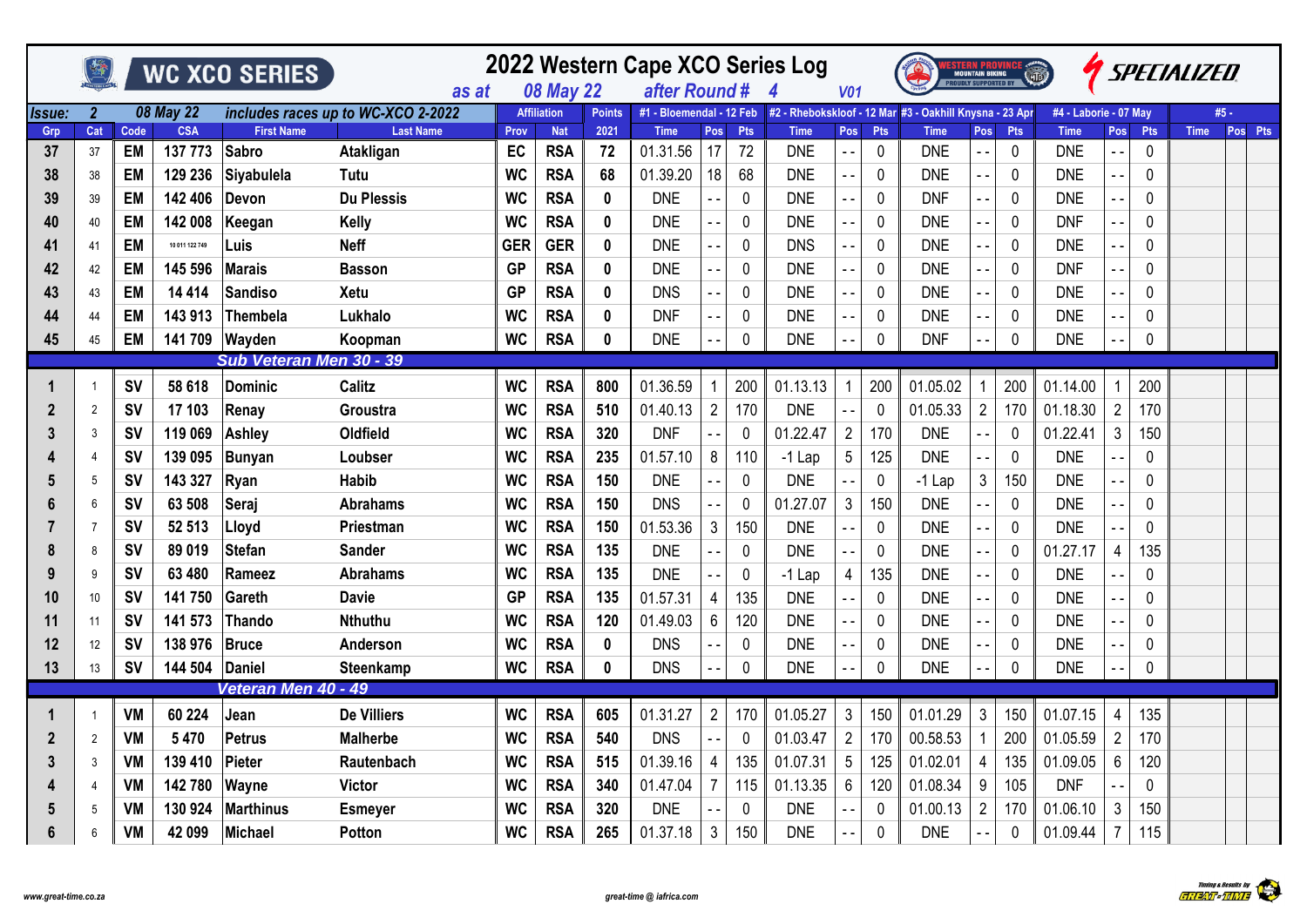|              |                 |           |            | WC XCO SERIES             | as at                              |           | <b>08 May 22</b>   |               | 2022 Western Cape XCO Series Log<br>after Round # |                |             | $\boldsymbol{\Lambda}$ | <b>V01</b>              |             | <b>VESTERN PROVING:</b><br>Mountain Biking<br>Proudly supported by |                          |            | $\binom{1}{10}$       |                          |              | <i>SPECIALIZED</i> |         |  |
|--------------|-----------------|-----------|------------|---------------------------|------------------------------------|-----------|--------------------|---------------|---------------------------------------------------|----------------|-------------|------------------------|-------------------------|-------------|--------------------------------------------------------------------|--------------------------|------------|-----------------------|--------------------------|--------------|--------------------|---------|--|
| Issue:       | $\overline{2}$  |           | 08 May 22  |                           | includes races up to WC-XCO 2-2022 |           | <b>Affiliation</b> | <b>Points</b> | #1 - Bloemendal - 12 Feb                          |                |             |                        |                         |             | #2 - Rhebokskloof - 12 Mar #3 - Oakhill Knysna - 23 Apr            |                          |            | #4 - Laborie - 07 Mav |                          |              | #5 -               |         |  |
| Grp          | Cat             | Code      | <b>CSA</b> | <b>First Name</b>         | <b>Last Name</b>                   | Prov      | <b>Nat</b>         | 2021          | <b>Time</b>                                       | Pos            | <b>Pts</b>  | <b>Time</b>            | <b>Pos</b>              | <b>Pts</b>  | <b>Time</b>                                                        | Pos                      | <b>Pts</b> | <b>Time</b>           | Pos                      | <b>Pts</b>   | <b>Time</b>        | Pos Pts |  |
| 7            | $\overline{7}$  | VM        | 106 725    | Robin                     | <b>Harris</b>                      | <b>WC</b> | <b>RSA</b>         | 245           | <b>DNE</b>                                        | $\sim$ $-$     | 0           | 01.06.44               | $\overline{\mathbf{4}}$ | 135         | <b>DNE</b>                                                         | $ -$                     | 0          | 01.11.17              | 8                        | 110          |                    |         |  |
| 8            | 8               | <b>VM</b> | 53 058     | Franso                    | <b>Steyn</b>                       | <b>WC</b> | <b>RSA</b>         | 125           | <b>DNE</b>                                        | $\sim$ $-$     | $\mathbf 0$ | <b>DNS</b>             |                         | 0           | <b>DNE</b>                                                         | $\overline{\phantom{a}}$ | 0          | 01.07.52              | 5                        | 125          |                    |         |  |
| 9            | 9               | VM        | 138 648    | Jody                      | <b>Moult</b>                       | <b>WC</b> | <b>RSA</b>         | 125           | 01.41.25                                          | 5              | 125         | <b>DNE</b>             |                         | 0           | <b>DNE</b>                                                         | $ -$                     | 0          | <b>DNE</b>            |                          | 0            |                    |         |  |
| 10           | 10 <sup>°</sup> | VM        | 131 399    | Gerard                    | <b>Dirks</b>                       | <b>WC</b> | <b>RSA</b>         | 120           | 01.43.26                                          | $6\phantom{.}$ | 120         | <b>DNS</b>             |                         | 0           | <b>DNE</b>                                                         |                          | 0          | <b>DNE</b>            |                          | $\Omega$     |                    |         |  |
| 11           | 11              | VM        | 141 711    | Paulos                    | Sigonyela                          | <b>WC</b> | <b>RSA</b>         | 115           | <b>DNE</b>                                        |                | $\mathbf 0$ | <b>DNE</b>             |                         | 0           | 01.05.15                                                           | $\overline{7}$           | 115        | <b>DNE</b>            |                          | 0            |                    |         |  |
| 12           | 12              | VM        | 81 317     | <b>Truan</b>              | <b>Haskell</b>                     | <b>WC</b> | <b>RSA</b>         | 115           | <b>DNS</b>                                        | $\sim$ $\sim$  | 0           | 01.20.36               | $\overline{7}$          | 115         | <b>DNE</b>                                                         |                          | 0          | <b>DNE</b>            |                          | $\Omega$     |                    |         |  |
| 13           | 13              | VM        | 144 182    | Jan                       | <b>Vreken</b>                      | <b>GP</b> | <b>RSA</b>         | 110           | <b>DNE</b>                                        | $\sim$ $\sim$  | 0           | $-1$ Lap               | 8                       | 110         | <b>DNE</b>                                                         |                          | 0          | <b>DNE</b>            |                          | $\Omega$     |                    |         |  |
| 14           | 14              | VM        | 145 185    | <b>Charles</b>            | <b>Smal</b>                        | <b>WC</b> | <b>RSA</b>         | $\mathbf 0$   | <b>DNE</b>                                        | $\sim$ $-$     | 0           | <b>DNS</b>             |                         | 0           | <b>DNE</b>                                                         |                          | 0          | <b>DNE</b>            | $ -$                     | $\Omega$     |                    |         |  |
| 15           | 15              | VM        | 144 543    | <b>Duncan</b>             | <b>Drennan</b>                     | <b>WC</b> | <b>RSA</b>         | $\mathbf 0$   | <b>DNF</b>                                        | $ -$           | 0           | <b>DNE</b>             |                         | 0           | <b>DNE</b>                                                         |                          | 0          | <b>DNE</b>            | $\overline{\phantom{a}}$ | 0            |                    |         |  |
| 16           | 16              | VM        | 58 908     | Gavin                     | Copeland                           | <b>WC</b> | <b>RSA</b>         | $\mathbf{0}$  | <b>DNE</b>                                        |                | 0           | <b>DNE</b>             |                         | 0           | <b>DNE</b>                                                         |                          | 0          | <b>DNS</b>            |                          | 0            |                    |         |  |
| 17           | 17              | VM        | 52 651     | Hannes                    | Neethling                          | <b>WC</b> | <b>RSA</b>         | 0             | <b>DNE</b>                                        |                | 0           | <b>DNE</b>             |                         | 0           | <b>DNS</b>                                                         |                          | 0          | <b>DNE</b>            |                          | $\mathbf{0}$ |                    |         |  |
| 18           | 18              | VM        | 142 614    | Heinrich                  | Van Rooyen                         | <b>WC</b> | <b>RSA</b>         | $\bf{0}$      | <b>DNS</b>                                        |                | 0           | <b>DNE</b>             |                         | 0           | <b>DNE</b>                                                         |                          | 0          | <b>DNE</b>            |                          | 0            |                    |         |  |
|              |                 |           |            | Master Women 30+          |                                    |           |                    |               |                                                   |                |             |                        |                         |             |                                                                    |                          |            |                       |                          |              |                    |         |  |
| 1            | $\mathbf{1}$    | <b>MW</b> | 134 117    | <b>Tess</b>               | <b>Keers</b>                       | <b>WC</b> | <b>RSA</b>         | 400           | 01.00.00                                          | $\mathbf{1}$   | 200         | <b>DNE</b>             |                         | $\mathbf 0$ | <b>DNE</b>                                                         |                          | 0          | 00.56.41              | $\mathbf 1$              | 200          |                    |         |  |
| $\mathbf{2}$ | 2               | <b>MW</b> | 13898      | <b>Sune</b>               | Henning                            | <b>GP</b> | <b>RSA</b>         | 370           | <b>DNE</b>                                        |                | $\mathbf 0$ | <b>DNE</b>             |                         | 0           | 00.53.38                                                           | $\mathbf 1$              | 200        | 00.59.10              | $\overline{2}$           | 170          |                    |         |  |
| 3            | 3               | <b>MW</b> | 142 013    | <b>Nikki</b>              | <b>Biesheuvel</b>                  | <b>WC</b> | <b>RSA</b>         | 370           | <b>DNE</b>                                        | $\sim$ $-$     | 0           | 00.57.25               |                         | 200         | 00.53.48                                                           | $\overline{2}$           | 170        | <b>DNS</b>            |                          | 0            |                    |         |  |
|              | 4               | <b>MW</b> | 145 028    | Ingrid                    | Youell                             | <b>WC</b> | <b>RSA</b>         | 260           | 01.11.42                                          | 5              | 125         | 01.04.10               | 4                       | 135         | <b>DNE</b>                                                         |                          | 0          | <b>DNE</b>            |                          | 0            |                    |         |  |
| 5            | 5               | <b>MW</b> | 130 939    | <b>Nicole</b>             | <b>Murphy</b>                      | <b>WC</b> | <b>RSA</b>         | 170           | <b>DNE</b>                                        | $\sim$ $-$     | 0           | 01.05.38               | $\overline{2}$          | 170         | <b>DNE</b>                                                         |                          | 0          | <b>DNE</b>            | $ -$                     | $\mathbf 0$  |                    |         |  |
|              | 6               | <b>MW</b> | 145 351    | <b>Karin</b>              | <b>Botha</b>                       | <b>WC</b> | <b>RSA</b>         | 150           | <b>DNE</b>                                        | $\sim$ $\sim$  | 0           | <b>DNE</b>             |                         | 0           | 01.01.21                                                           | $3\overline{3}$          | 150        | <b>DNE</b>            | $\overline{\phantom{a}}$ | $\Omega$     |                    |         |  |
|              | $\overline{7}$  | <b>MW</b> | 144 869    | <b>Christine</b>          | Lowe                               | <b>WC</b> | <b>RSA</b>         | 150           | <b>DNE</b>                                        |                | 0           | 01.18.02               | 3                       | 150         | <b>DNE</b>                                                         |                          | 0          | <b>DNE</b>            |                          | 0            |                    |         |  |
| 8            | 8               | <b>MW</b> | 136 743    | Anzel                     | <b>Brink</b>                       | <b>WC</b> | <b>RSA</b>         | 150           | 01.07.45                                          | 3              | 150         | <b>DNE</b>             |                         | 0           | <b>DNE</b>                                                         |                          | 0          | <b>DNE</b>            |                          | $\mathbf{0}$ |                    |         |  |
| 9            | 9               | <b>MW</b> | 137 138    | <b>Marike</b>             | Vreken                             | <b>WC</b> | <b>RSA</b>         | 135           | <b>DNE</b>                                        |                | $\mathbf 0$ | <b>DNE</b>             |                         | 0           | 01.02.41                                                           | 4                        | 135        | <b>DNE</b>            |                          | 0            |                    |         |  |
| 10           | 10              | <b>MW</b> | 5 2 9 1    | Christelle                | Le Roux                            | <b>GP</b> | <b>RSA</b>         | 115           | <b>DNS</b>                                        |                | 0           | <b>DNE</b>             |                         | 0           | $-1$ Lap                                                           |                          | 115        | <b>DNE</b>            |                          | 0            |                    |         |  |
| 11           | 11              | <b>MW</b> | 144 023    | <b>Michelle</b>           | Du Preez                           | <b>WC</b> | <b>RSA</b>         | $\mathbf{0}$  | <b>DNE</b>                                        |                | 0           | <b>DNS</b>             |                         | 0           | <b>DNE</b>                                                         |                          | 0          | <b>DNE</b>            |                          | 0            |                    |         |  |
|              |                 |           |            | <b>Master Men 50 - 59</b> |                                    |           |                    |               |                                                   |                |             |                        |                         |             |                                                                    |                          |            |                       |                          |              |                    |         |  |
| 1            | $\mathbf{1}$    | <b>MM</b> | 41 954     | <b>Arnold</b>             | <b>Barnardo</b>                    | <b>WC</b> | <b>RSA</b>         | 690           | 01.20.38                                          | 2 <sup>1</sup> | 170         | 00.52.18               | 3                       | 150         | 00.50.35                                                           | $\mathbf{1}$             | 200        | 00.52.51              | $2^{\circ}$              | 170          |                    |         |  |
| 2            | $\overline{2}$  | <b>MM</b> | 139 464    | <b>Nico</b>               | Vreken                             | <b>WC</b> | <b>RSA</b>         | 510           | 01.23.28                                          | 5              | 125         | 00.55.06               | 6                       | 120         | 00.53.13                                                           | 3                        | 150        | 00.59.07              | $\overline{7}$           | 115          |                    |         |  |
| 3            | 3               | MМ        | 120 935    | Timothy                   | <b>Blegenhout</b>                  | <b>WC</b> | <b>RSA</b>         | 380           | 01.23.05                                          | $\overline{4}$ | 135         | 00.54.48               | 5                       | 125         | <b>DNE</b>                                                         | $ -$                     | 0          | 00.58.54              | 6                        | 120          |                    |         |  |
| 4            | $\overline{4}$  | <b>MM</b> | 104 211    | Pierre                    | <b>Evard</b>                       | <b>WC</b> | <b>RSA</b>         | 370           | 01.15.58                                          |                | 200         | 00.51.11               | $\overline{2}$          | 170         | <b>DNE</b>                                                         |                          | 0          | <b>DNE</b>            |                          | 0            |                    |         |  |
| 5            | 5               | <b>MM</b> | 137 707    | Andre                     | <b>Visser</b>                      | <b>WC</b> | <b>RSA</b>         | 350           | 01.21.53                                          | $\mathfrak{Z}$ | 150         | 00.50.33               |                         | 200         | <b>DNE</b>                                                         |                          | 0          | <b>DNE</b>            |                          | 0            |                    |         |  |